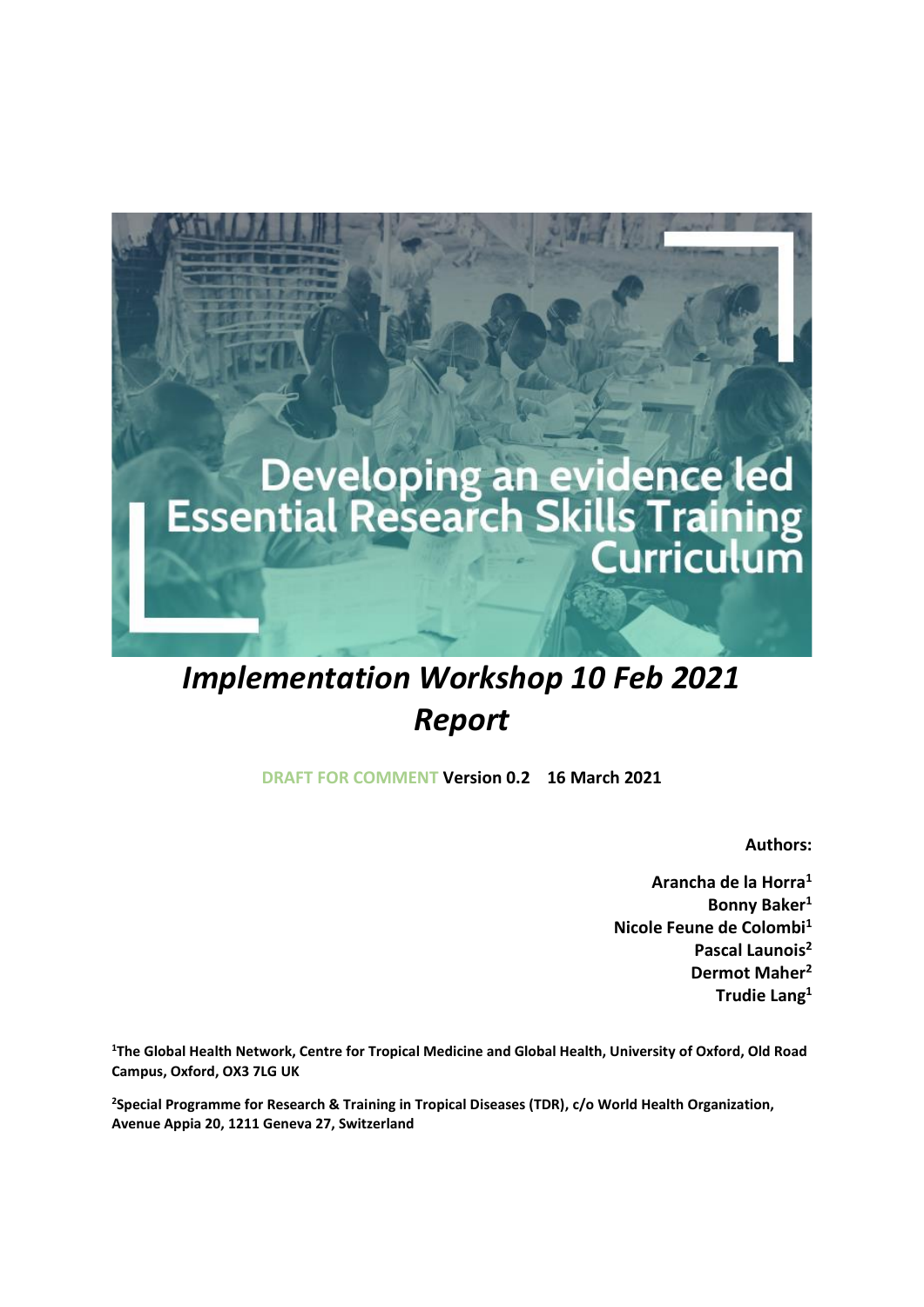



## **Contents**

| Question 1 - Which of the following online methods would work best for you in your setting?          |  |
|------------------------------------------------------------------------------------------------------|--|
|                                                                                                      |  |
|                                                                                                      |  |
| Question 4 - How could these modules be presented and adapted to integrate with, or                  |  |
| Question 5 - How these modules could be utilised in the context of a new outbreak17                  |  |
|                                                                                                      |  |
|                                                                                                      |  |
|                                                                                                      |  |
|                                                                                                      |  |
| Annex 1: List of experts that participated in the Implementation Workshop hosted on 10 <sup>th</sup> |  |
| Annex 2: Essential Research Skills Training Curriculum - Delphi themes mapping 27                    |  |
|                                                                                                      |  |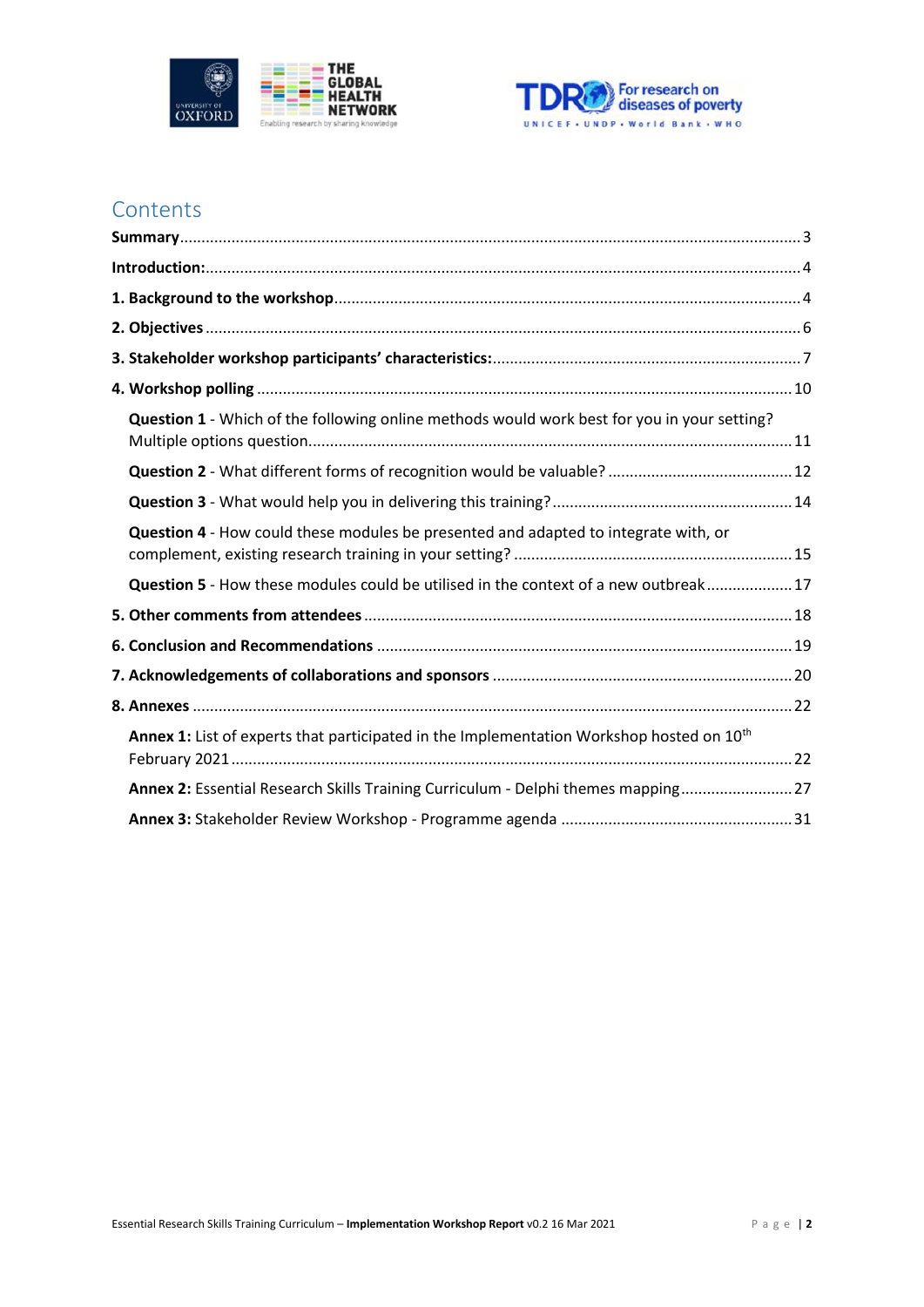



### <span id="page-2-0"></span>**Summary**

The Global Health Network and the Special Programme for Research and Training in Tropical Diseases (TDR) hosted an "Implementation Workshop" to understand how best to implement the Essential Research Skills Training Curriculum.

The aim of the study for *Developing an Evidence Based Essential Research Skills Training Curriculum* was to identify what constitutes the minimum set of skills, knowledge and key principles that would enable those with limited or no previous experience, to undertake high-quality research for health. The study design was underpinned by a three-stage methodology: a knowledge gap analysis, an e-Delphi consensus building process and this Stakeholder Review Workshop. Over 7,000 participants from across the globe took part in this study including: research teams, healthcare professionals, research organisations, funding organisations and policy makers. The earlier study steps defined this essential curriculum in the form of 13 module titles or topics. Collectively these topics cover the whole research system and therefore, delivering this training to a team will provide the right skills to run safe, high-quality and ethical studies.

The aim of this workshop was to ask the researchers how best to implement this curriculum and turn it into training and teaching resources relevant for the global research community. These are the recommendations from this workshop:

- Interactive educational sessions, problem based learning and discussion with facilitator of mentor would be most effective online learning tools alongside downloadable resources.
- Certificates of completion and course endorsement by leading global health institutions are the strongest motivators for trainees. Additional opportunities such as graduation projects, training progression and collaborations with research institutions would strengthen the curriculum.
- It was important to provide multiple options for delivering training such as: "training the trainer" resources, hand-on experience, networking opportunities, mentorship and access to experts as well as having materials available in multiple languages. Providing access to online management systems and core teams would build a global community of trainers.
- Providing curriculum materials for trainers in module format would help the integration of this framework within existing local research training programs. Linking the training with career development schemes and academic institutions would support the uptake of health research training.
- Embedding this curriculum in global, national and institutional outbreak response plans would guide the development of research training in such emergencies.

The Essential Research Skills Training curriculum will be openly available along with all the supporting data in order that any group, team or organisation could take it forward to guide their training programme. This workshop has generated guidance on implementation so that anyone wanting to design their training around this curriculum can also benefit from evidence-led recommendations on what approaches will work best in their specific context.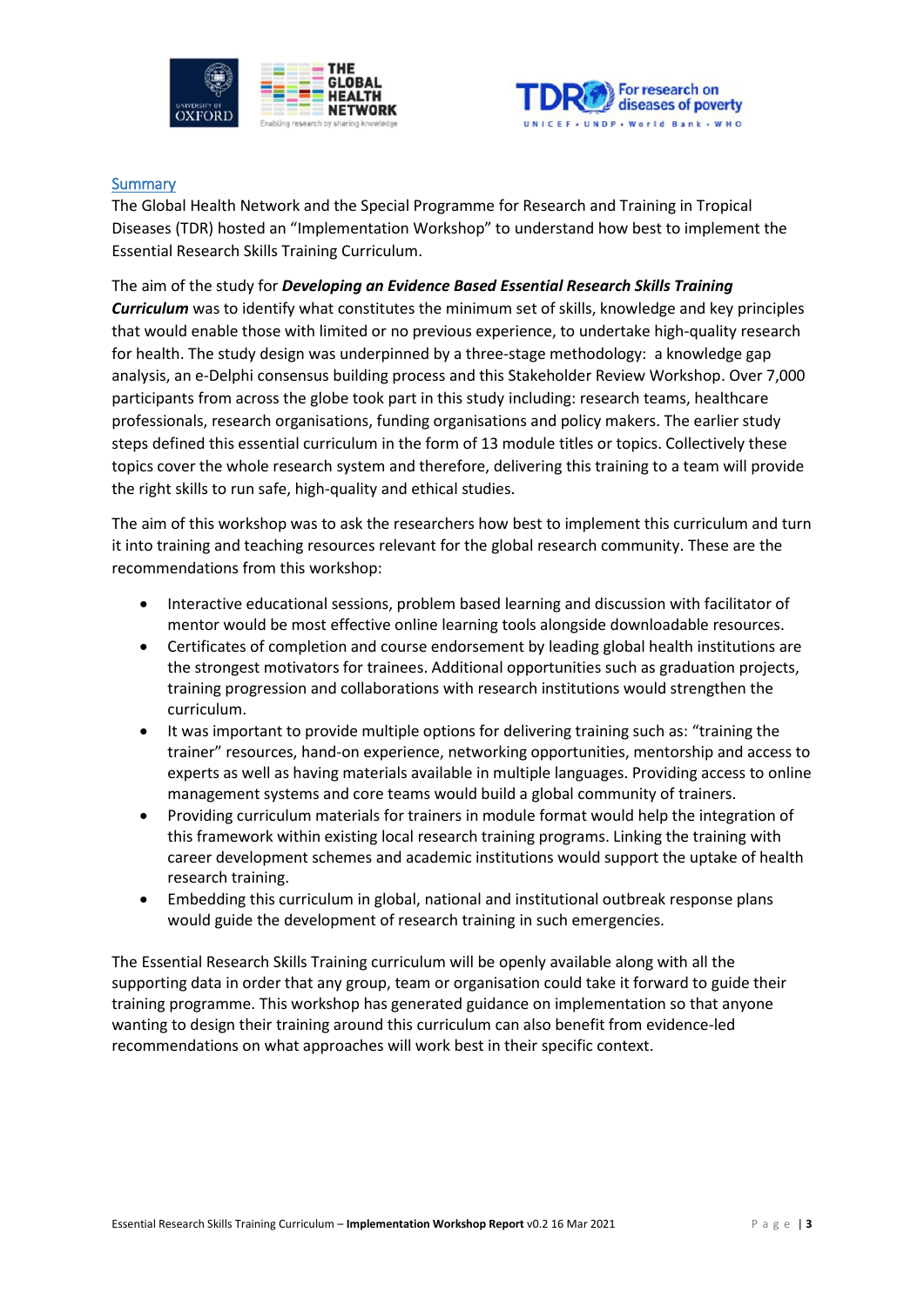



### <span id="page-3-0"></span>Introduction:

On 10th February 2021, The Global Health Network (TGHN), and the Special Programme for Research and Training in Tropical Diseases (TDR) hosted a virtual "*Implementation Workshop*" to determine optimal approaches for implementing the Essential Research skills Training Curriculum. This workshop is the final stage of the study process for *Developing an evidence-led Essential Research Skills Training Curriculum*. In response to the COVID-19 pandemic, the workshop was hosted virtually, using the zoom video conferencing system. Here we report the results of this workshop.

**Date of Workshop** - 10 February 2021, 13.00-14.30 GMT

### **Workshop chairing panel**

- *Trudie Lang,* Professor of Global Health Research at the University of Oxford and Director of The Global Health Network
- *Pascal Launois,* Research Capacity Strengthening Scientist at TDR and Manager of the Career Development Fellowship programme.
- *Arancha de la Horra,* Clinical Research Specialist at The Global Health Network
- *Bonny Baker,* Regional Programme Lead, The Global Health Network
- *Nicole Feune,* Scientific coordinator, The Global Health Network
- *Sinéad Whitty*, Head of Training, Teaching and Career Development, The Global Health Network,

### <span id="page-3-1"></span>1. Background to the workshop

The aim of the study for *Developing an Evidence Based Essential Research Skills Training Curriculum* is to identify what constitutes the minimum set of skills, knowledge and key principles that would enable those with limited or no previous experience, to undertake high-quality research for health. The study design was underpinned by a three-stage methodology to ensure an evidence-led approach for establishing this evidence-led curriculum. The *Stakeholder Review Workshop* was part of stage 3.

### **Stage 1: Gap analysis**

We conducted a comprehensive review of the responses from a series of research training needs surveys, session evaluations from research training workshops, and feedback submitted on completion of eLearning, collected by The Global Health Network from 2017 to 2019. We analysed the responses of 7167 participants from across 153 countries. This analysis provided us with a range of research skills topics and subject areas that generated a core list of 98 research-training themes.

### **Stage 2: Two-round e-Delphi**

The second step was to find consensus on what constituted the *minimum set* of skills, knowledge and key principles that would enable those without previous experience in research, to undertake highquality health research. We conducted a two round online Delphi survey to prioritise the outcomes of the gap analysis. The Delphi panel for this study was formed of both experts and stakeholders in the field of research for health and research for health training, with heterogeneous expertise and from diverse geographical regions. We sought to include views of researchers, research participants, research training facilitators, members of research advisory committees, research funders, authors of peer-reviewed research training papers, authors of research training books/programmes, journal editors, research policy makers and regulators.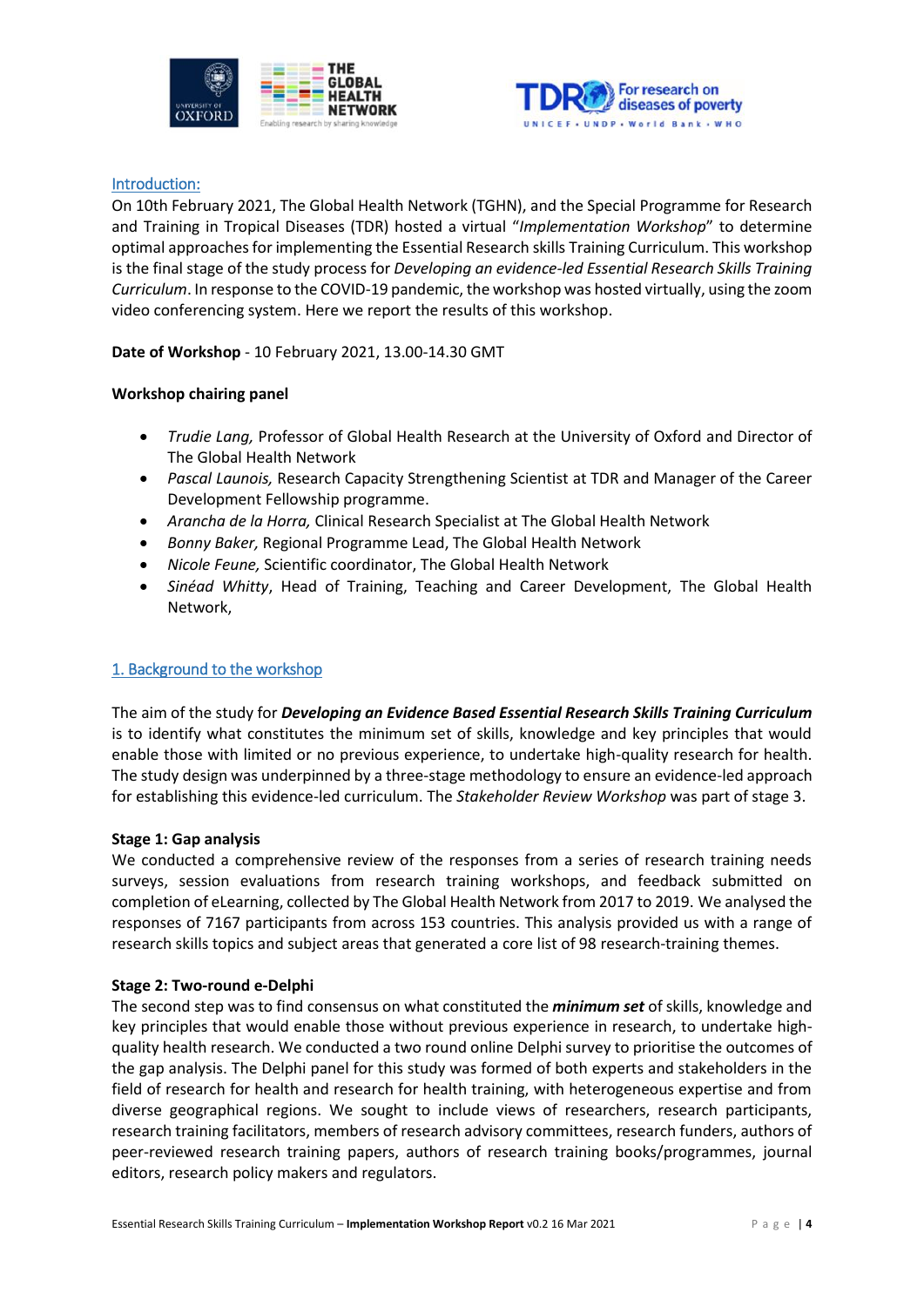



*Delphi Round 1* **-** The Delphi Round 1 survey offered an opportunity for panellists to i) indicate which of the 98 themes derived from the stage 1 Gap analysis they considered *essential* for inclusion in the Essential Research Skills Training Curriculum, *and* ii) suggest any themes that might have been omitted.

The themes presented were scored by the panel on the basis of two classifications: [a] relevance (should this topic / theme be included?) and [b] clarity of each statement (is it clear what the category or theme reflected?)

There were 254 members on the Delphi panel for Round 1. The panel reached consensus on 43 listed themes to be *included* in the Essential Research Skills Training Curriculum. No consensus was reached for any theme to be outrightly *excluded* from the proposed framework.

The remaining 55 themes were re-evaluated in Round 2 (including 8 themes indicated as *unclear* in Round 1) and alongside 10 *new* themes generated by panellists in Round 1.

*Delphi Round 2* **-** The Delphi Round 2 survey re-evaluated the remaining 55 themes including 8 themes indicated as *unclear* in the first round and alongside the 10 *new* themes generated by panellists in Round 1. For the purposes of Round 2, themes were scored using a nominal scale [yes/no] for both classifications; relevance and clarity. There were a total of 222 panellists participating in Round 2.

At the end of Stage 2, a final list of 108 themes was generated for inclusion in the curriculum. The research team grouped the themes into **13** 'parent modules' which were reviewed by the stakeholders attending the stakeholder workshop.

*Mapping the themes-* Following the Delphi study, the research team developed a curriculum framework by grouping the 108 themes identified by the panellists. This presented the structure of the curriculum by providing suggested 'parent modules' and the relevant themes generated and included to inform each module. See Appendix I. These theme groupings were initially presented and evaluated at a Stakeholder Review Workshop hosted in December 2020.

The proposed framework:

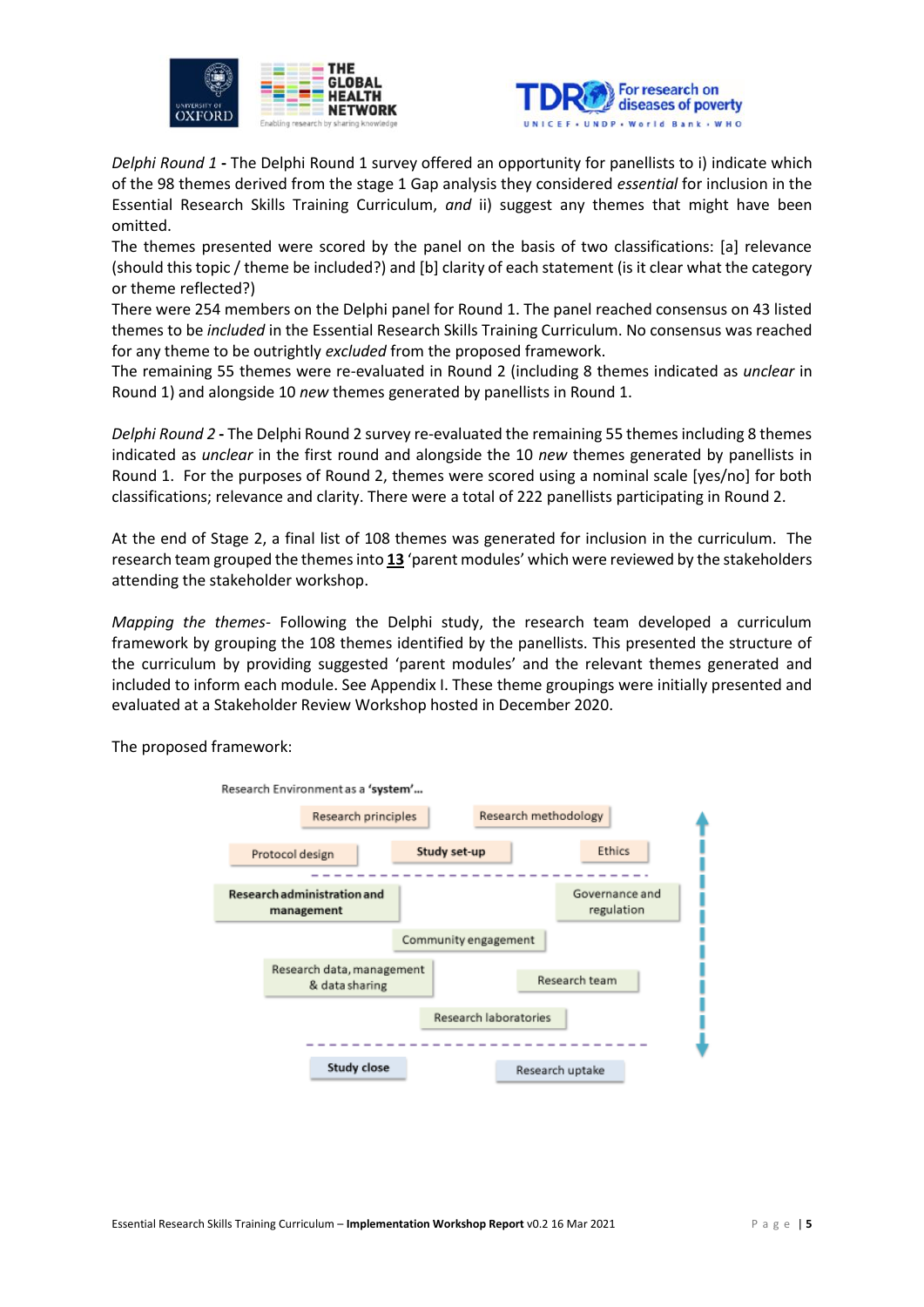



### **Stage 3: Stakeholder Review Workshop**

In December 2020 we conducted a *Stakeholder Review Workshop*. This session brought together a diverse group of stakeholders from across the globe to consider the implications and applicability of the proposed Essential Research Skills training Curriculum.

The aim of this workshop was to consider the results of the study, to:

- i) review the suitability of the theme groupings as an accurate reflection of the content, and
- ii) to evaluate the applicability of the proposed Essential Research Skills Training Curriculum findings to the global research community

### **Further reference material and supporting information are available here:In**

[Essential Research Skills Training Curriculum webpage](https://globalresearchmethods.tghn.org/methodology-projects/essential-research-skills-training-curriculum/)

[Essential Research Skills Training Curriculum -](https://media.tghn.org/medialibrary/2020/10/2020-10-22_Essential_research_skills_Delphi_-_ROUND_1_General_Report_v3_22Oct20.pdf) Delphi survey round 1 report

[Essential Research Skills Training Curriculum -](https://media.tghn.org/medialibrary/2020/11/Essential_research_skills_Delphi_-_ROUND_2_Panel_Report_v1.0_05Nov2020.pdf) Delphi survey round 2 report

[Essential Research Skills Training Curriculum](https://media.tghn.org/medialibrary/2021/03/Workshop_Essential_Research_Skills_Stakeholders_REPORT_v3.0_2021-03-04.pdf) – Stakeholders' Review Workshop report

### <span id="page-5-0"></span>2. Objectives

This workshop was a joint collaboration between TDR and The Global Health Network. The aim of this workshop was to understand how best to implement the Essential Research Skills Training Curriculum by:

- i) Determining the best mechanisms for delivering the training modules
- ii) Supporting locally-relevant implementation of this training
- iii) Understanding how these modules could be utilised in the context of a new outbreak

The research team gave a presentation offering an overview of the methodology undertaken and the findings of this study (see workshop agenda in annex 3). Participants engaged in an interactive polling exercise to add to these findings. This workshop focused on capturing experts' feedback to facilitate the implementation of the Essential Research Skills Training Curriculum.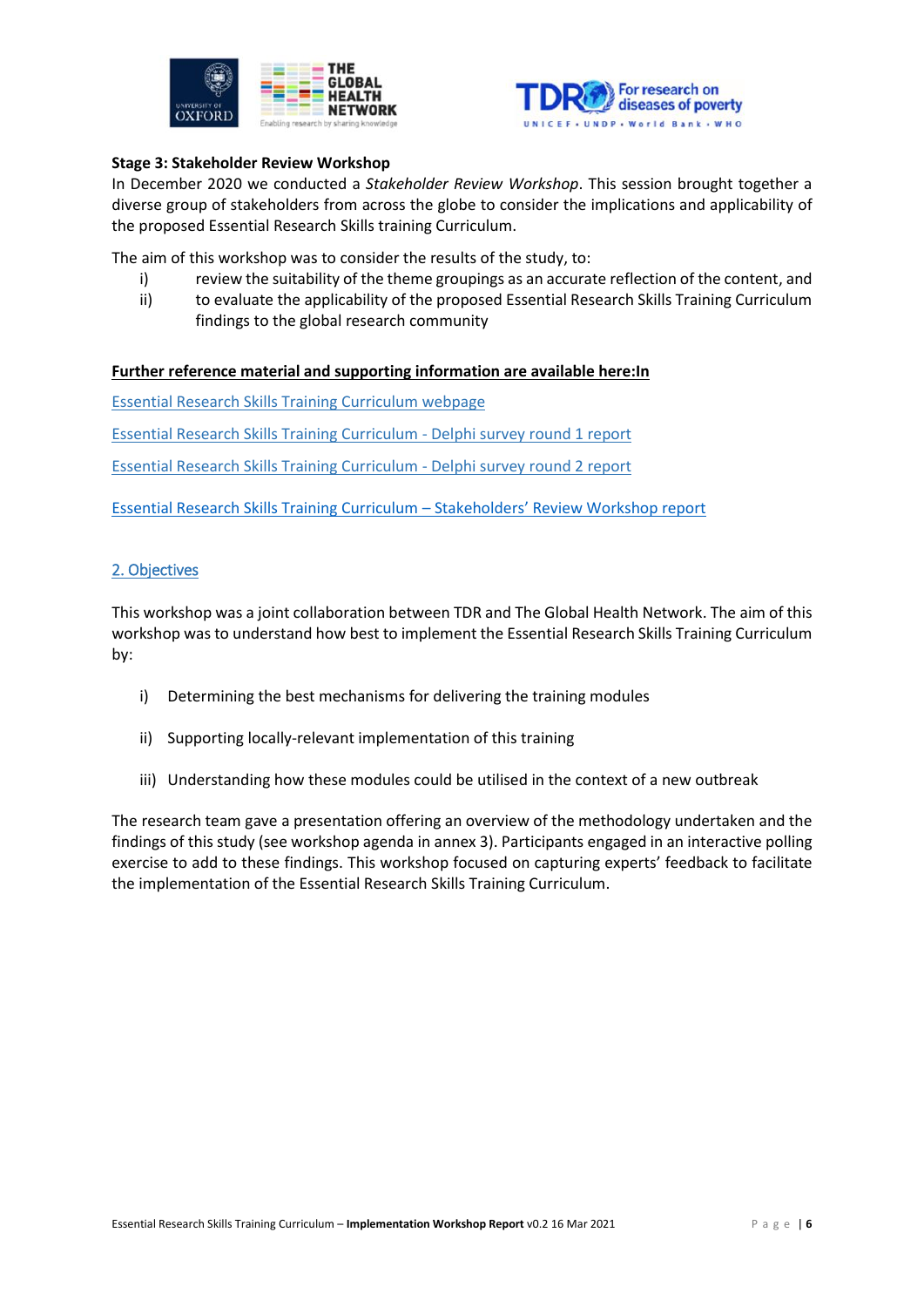



<span id="page-6-0"></span>3. Implementation workshop participants' characteristics:

The workshop was attended by 122 participants. The maximum concurrent view was 105 participants. The following figures describe their role as stakeholders in the field of health research.

| Stakeholders' work establishment        | <b>Total</b><br><b>Numbers</b><br>$(n=122)$ | %   |
|-----------------------------------------|---------------------------------------------|-----|
| Academia (university, college,)         | 55                                          | 45% |
| <b>Commercial Research Organisation</b> | 3                                           | 2%  |
| <b>Community Health Centre/Facility</b> | 3                                           | 2%  |
| Consultancy                             | 5                                           | 4%  |
| <b>Government Ministry</b>              | 5                                           | 4%  |
| Government research organisation        | 10                                          | 8%  |
| Hospital (Private)                      | 5                                           | 4%  |
| Hospital (Public)                       | 13                                          | 11% |
| Industry (including Pharma)             | $\mathcal{P}$                               | 2%  |
| International organisation (IGO)        | $\overline{2}$                              | 2%  |
| Journal / Publishing company            | 0                                           | 0%  |
| Non-government organisation (NGO)       | 7                                           | 6%  |
| <b>Public Health institute</b>          | 5                                           | 4%  |
| Regulatory organisation                 | 0                                           | 0%  |
| Other research organisation             | 4                                           | 3%  |
| Self-employed                           | $\overline{2}$                              | 2%  |
| Unemployed                              | 0                                           | 0%  |
| Other                                   | 1                                           | 1%  |

a. What type of establishment do you primarily work for?

**Table 1: Participants' primary work establishment**



**Figure 1: Participants' primary work establishment in percentages**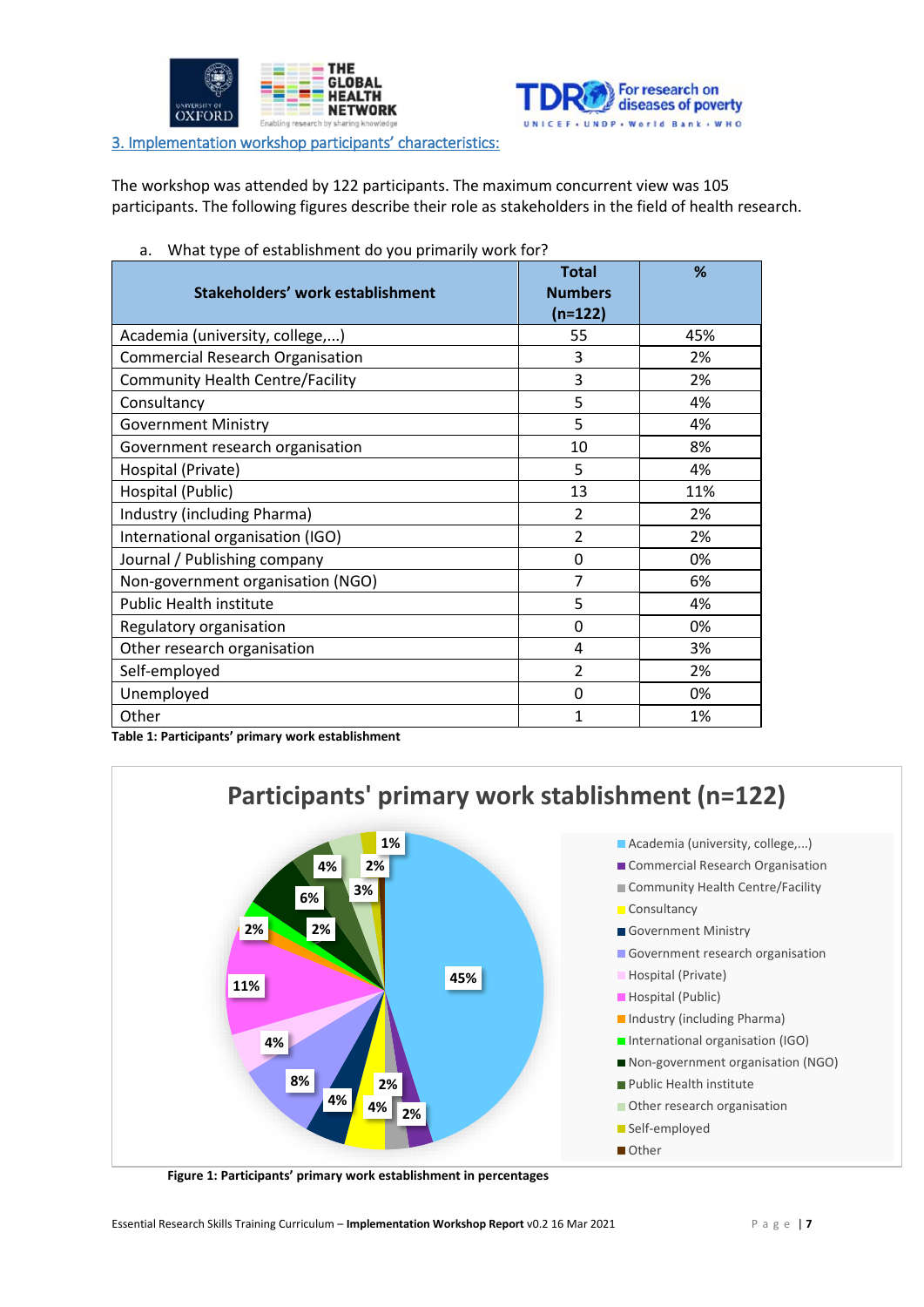



b. Which of the following categories best describes your experience or role in research?

| <b>Experience in Research</b>                                                                                                                    | <b>Total</b><br><b>Numbers</b><br>$(n=)$ | %   |
|--------------------------------------------------------------------------------------------------------------------------------------------------|------------------------------------------|-----|
| I have experience leading research projects                                                                                                      | 74                                       | 61% |
| I am currently working in research                                                                                                               | 98                                       | 80% |
| I am/have been the named lead on grant applications                                                                                              | 41                                       | 34% |
| I deliver training in health research (e.g. GCP)                                                                                                 | 61                                       | 50% |
| I mentor undergraduate/postgraduate/PhD students engaged in<br>research                                                                          | 67                                       | 55% |
| I am involved in the design or coordination of training curriculums that<br>include research skills (e.g. undergraduate courses/medical courses) | 47                                       | 39% |
| I am a member of a research advisory committee/international review<br>board                                                                     | 28                                       | 23% |
| I work for a research funding organisation (e.g. Wellcome, EDCTP)                                                                                | $\overline{7}$                           | 6%  |
| I have authored and published peer-reviewed research training papers                                                                             | 30                                       | 25% |
| I have authored and published research-training themed books or<br>manuals                                                                       | 9                                        | 7%  |
| I am an editor or on the editorial board of a health research journal                                                                            | 20                                       | 16% |
| I am a policymaker or hold a position within the Ministry of Health                                                                              | 7                                        | 6%  |
| I work for/have experience working for a regulator (e.g. FDA)                                                                                    | $\mathcal{L}$                            | 2%  |
| I work for/have experience working within commercial industry (e.g.<br>GlaxoSmithKline)                                                          | 19                                       | 16% |
| Research participant in a research study (i.e. as a patient)                                                                                     | 23                                       | 19% |
| Other                                                                                                                                            | 5                                        | 4   |

**Table 2: Participants' experience in research (\* multiple options could be selected)**



**Figure 2: Participants' experience in research (\* multiple options could be selected) (total numbers)**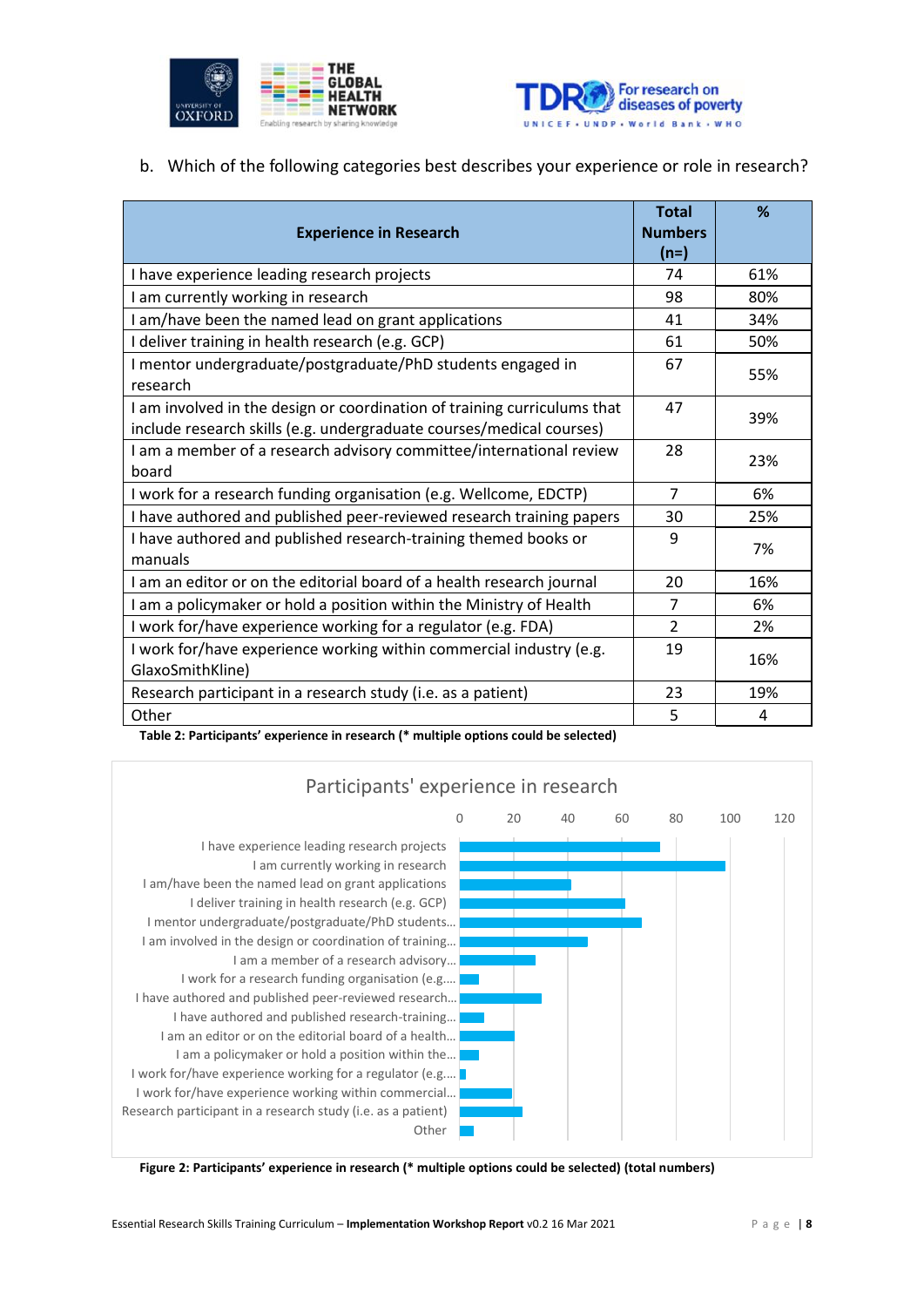



### c. What types of research methodology do you have experience in?

| <b>Research Methodology Experience</b>        | Total Numbers (n=) | %   |
|-----------------------------------------------|--------------------|-----|
| Clinical trials                               | 74                 | 61% |
| Post registration / pharmacovigilance         | 20                 | 16% |
| studies                                       |                    |     |
| Epidemiological studies                       | 76                 | 62% |
| Case studies                                  | 51                 | 42% |
| <b>Observational studies</b>                  | 94                 | 77% |
| Other quantitative methodology studies        | 39                 | 32% |
| Qualitative methodology studies               | 42                 | 34% |
| Mixed methods research                        | 44                 | 36% |
| <b>Evaluation studies</b>                     | 38                 | 31% |
| Consensus-method studies                      | 9                  | 7%  |
| Action research                               | 17                 | 14% |
| Document research                             | 21                 | 17% |
| Not applicable (ie for research participants) | 0                  | 0%  |
| Other, please state                           | 39                 | 32% |

**Table 3: Participants' research methods experience (\* multiple options could be selected)**



**Figure 3: Participants' research methods experience (\* multiple options could be selected) (Total numbers)**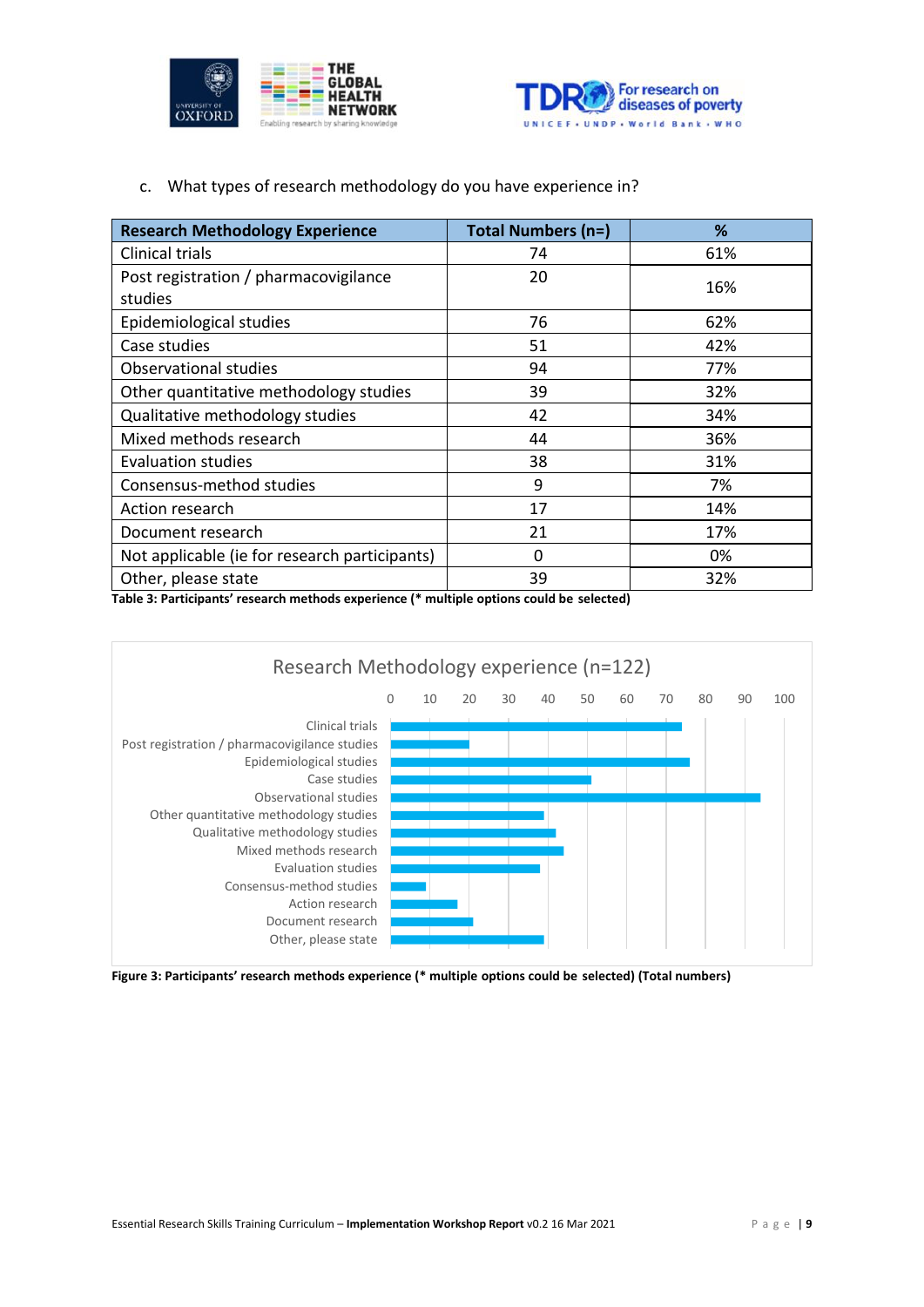



d. Which country/ies is your work primarily based in? Please list as many as applicable



**Figure 4: Participants' primary country/countries of work**

### <span id="page-9-0"></span>4. Workshop polling

As part of the workshop, an interactive session sought to capture direct feedback and input from the participants. Each question was presented to the audience in turn, and attendees were asked to answer live by selecting their response on their screens or device. Attendees were also instructed to provide any further details or free-text answers to support their choice, in the Q&A feature of Zoom.

After each poll, the results were calculated and shared live, before moving on to the next question. Attendees had the opportunity to see the collective responses and views from across all participants.

|     | <b>Objective</b>                | Live questions                                                |
|-----|---------------------------------|---------------------------------------------------------------|
| i)  | Determining<br>the<br>best      | <b>Question 1</b> - Which of the following online methods     |
|     | mechanisms for delivering the   | would work best for you in your setting?                      |
|     | training modules                | <b>Question 2</b> - What different forms of recognition would |
|     |                                 | be valuable?                                                  |
| ii) | locally-relevant<br>Supporting  | <b>Question 3</b> - What would help you in delivering this    |
|     | implementation of this training | training?                                                     |
|     |                                 | <b>Question 4 - How could these modules be presented</b>      |
|     |                                 | and adapted to integrate with, or complement, existing        |
|     |                                 | research training in your setting?                            |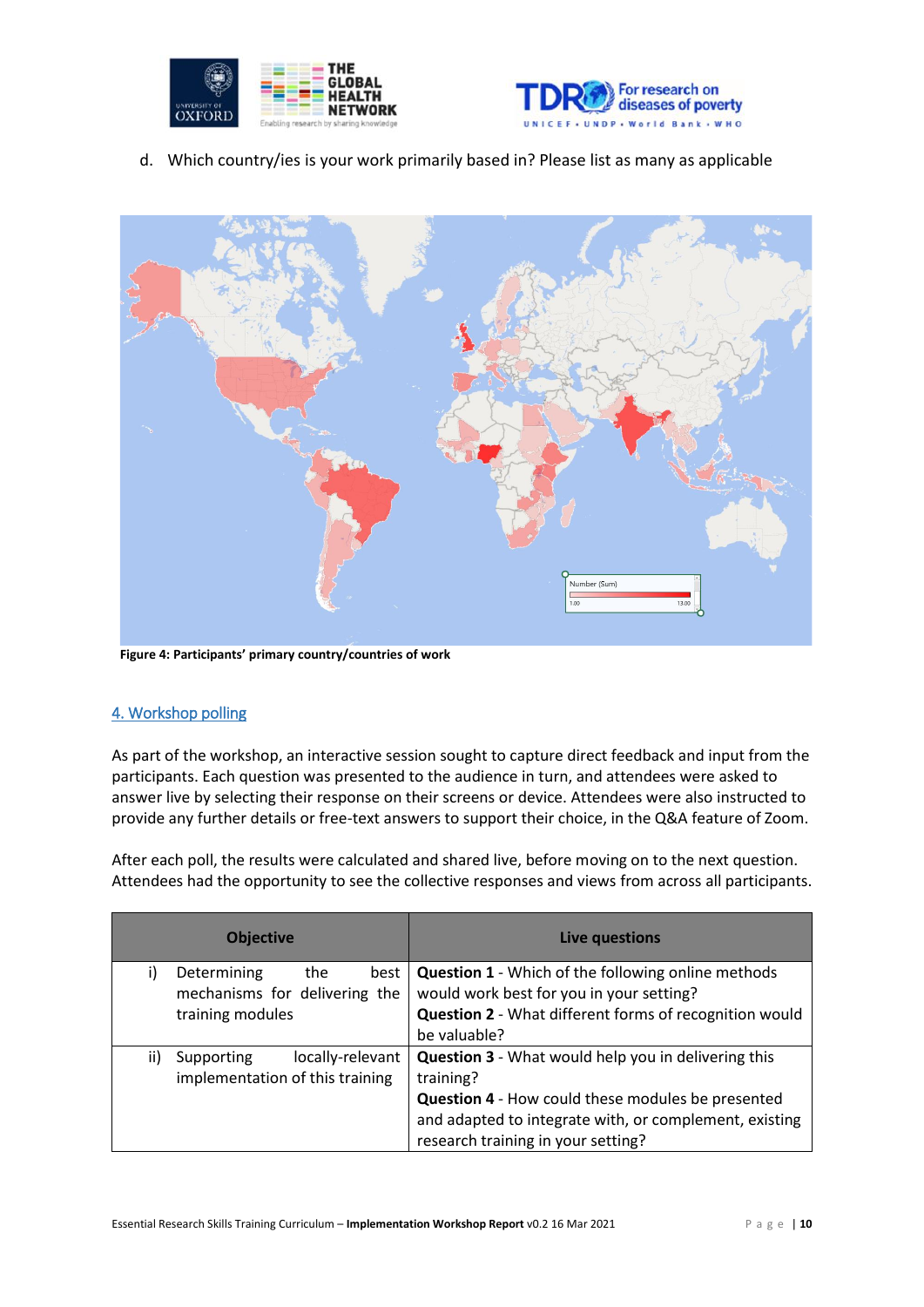



|                                                                  | iii) Understanding how these $\sqrt{Q}$ Question 5 - How these modules could be utilised in |
|------------------------------------------------------------------|---------------------------------------------------------------------------------------------|
| modules could be utilised in the   the context of a new outbreak |                                                                                             |
| context of a new outbreak                                        |                                                                                             |

<span id="page-10-0"></span>Question 1 - Which of the following online methods would work best for you in your setting? Multiple options question.

| Which of the following online methods would work best for      |              |     |
|----------------------------------------------------------------|--------------|-----|
| you in your setting? (n=93)                                    | <b>Total</b> | %   |
| Mentoring opportunities                                        | 58           | 62% |
| Non-interactive educational sessions (formal presentations and |              |     |
| lectures)                                                      | 22           | 24% |
| Interactive educational sessions (e.g. workshops / seminars/   |              |     |
| debates)                                                       | 73           | 78% |
|                                                                |              |     |
| Problem-based learning (e.g. case studies and scenarios)       | 59           | 63% |
| Downloadable course material                                   | 61           | 66% |
| Visual and auditory educational sessions (videos, films,       |              |     |
| YouTube clips)                                                 | 51           | 55% |
| "How to" toolkits                                              | 36           | 39% |
|                                                                |              |     |
| Downloadable standard formats for study documentation (e.g.    |              |     |
| protocols, check lists, SOPs)                                  | 53           | 57% |
| Other                                                          | 3            | 5%  |

**Table 4: Best online methods for participants 'research settings (\* multiple options could be selected)**



**Figure 5: Best online methods for participants' research settings (total numbers)**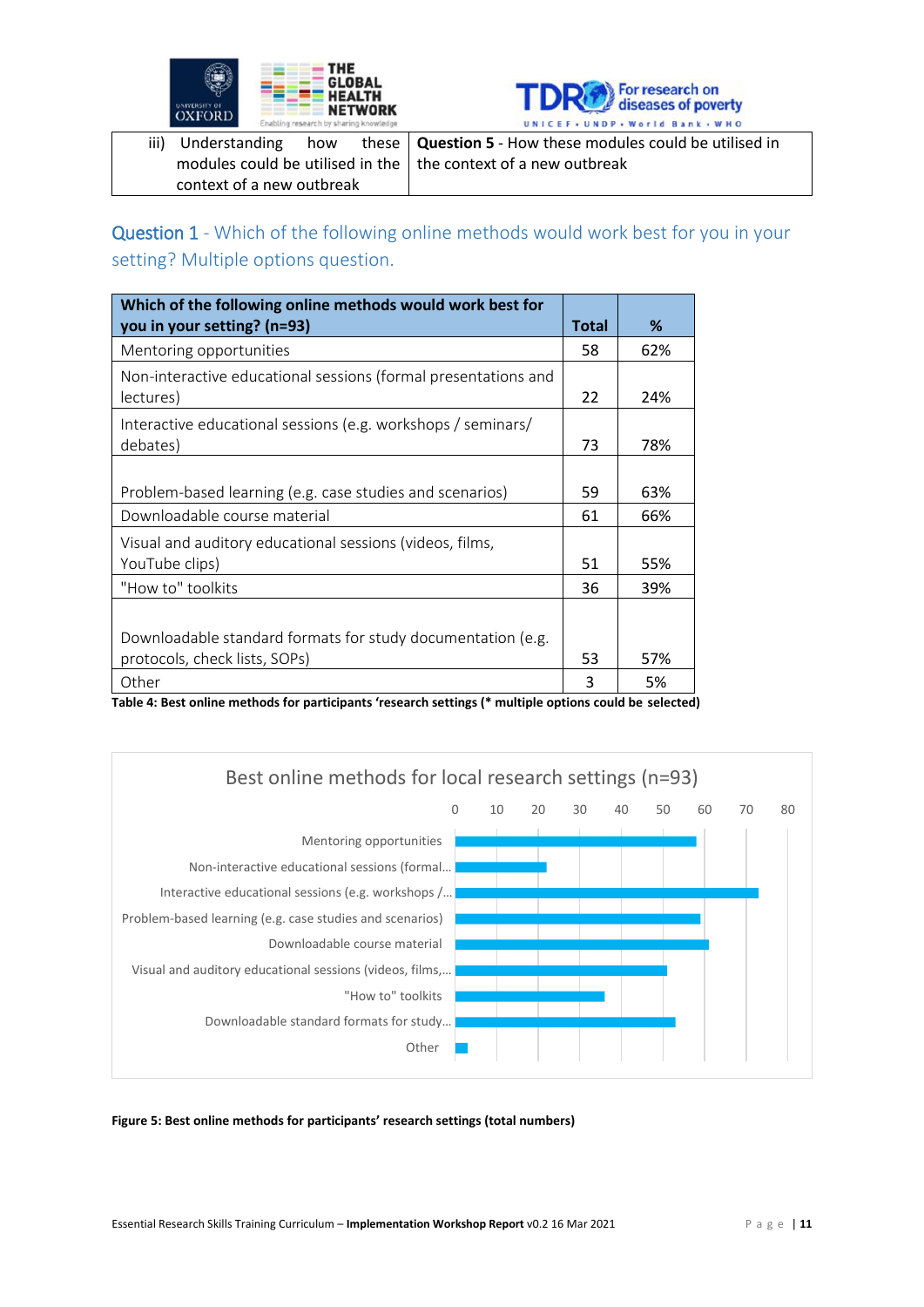



### **Participants' comments and quotes**

Workshop participants proposed varied mechanisms for implementation. Some preferred module training based on short courses, with a mix of online and offline options, given unstable local internet connections, and with the addition of face-to-face sessions after COVID-19. New suggestions comprised Q&A forums, interactive sessions and a combination of self-learning followed by discussions with facilitator or mentor.

*"Blended learning (synchronous and asynchronous sessions), a combination of self learning and then discussion with facilitator or mentor" (Medical Sciences Faculty Professor, Honduras)*

*"The ability to 'stop/start' and continuation is important. An example is the EPAP training programme" (Patient Research Ambassador, UK)*

There was high support for mentoring early career researchers by their local health institutions and for the creation of internships.

Participants also recommended to adapt the way the modules are delivered based on their content: "*For instance critical thinking might be best conveyed with active learning methods with case studies while GCPs are best delivered with online courses." (Scientific Director, Mali)*

*"For me, an online set of modules (basic) with examples, videos, content, possibly even quick tests etc., with possibility of doing 'advanced' modules that link to local established learning (e.g. GCP in the UK). Would also like to have an option to visit others learning as well - international summer school would be great for people to mingle, learn and share experiences*." *(Public and Patient Involvement Facilitator, UK)*

<span id="page-11-0"></span>Question 2 - What different forms of recognition would be valuable?

Multiple options question.

| What different forms of recognition would be valuable?         |              |     |
|----------------------------------------------------------------|--------------|-----|
| $(n=87)$                                                       | <b>Total</b> | %   |
|                                                                |              |     |
| Certificates of completion (including details of hours and     |              |     |
| thematic plan of training completed)                           | 76           | 87% |
|                                                                |              |     |
| A tiered level of award based on attainment at assessment e.g. |              |     |
| Pass, merit, honours                                           | 31           | 36% |
|                                                                |              |     |
| Recognition by leading global and trusted health organisations | 67           | 77% |
|                                                                |              |     |
| Credit towards a formal university course                      | 42           | 48% |
| Qualification e.g. Diploma                                     | 49           | 56% |
| Other                                                          | 8            | 9%  |

**Table 5: Most valuable forms of recognition (\* multiple options could be selected)**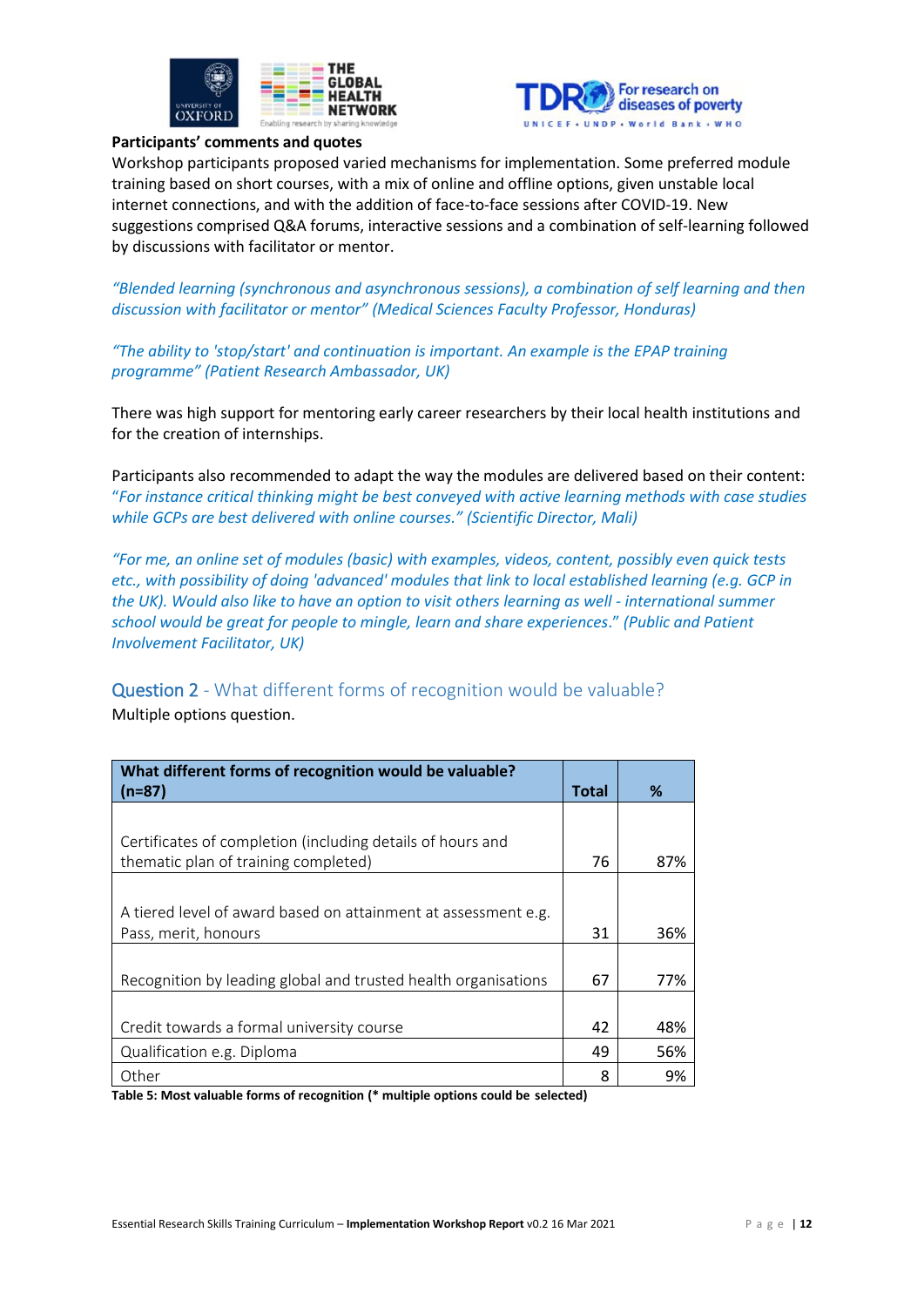

**Figure 6: Most valuable forms of recognition (\* multiple options could be selected) (total numbers)**

### **Participants' comments and quotes**

Evaluations and certifications were identified as incentives for high rates of training completion. Some participants suggested that "levels" would be useful so, some modules would be required to be completed before starting next-level modules.

*"A compilation of the short courses can lead to an overall examination where an individual can achieve a higher award /qualification for the course as a whole." (Senior Lecturer, Jamaica)*

Opportunity of progression within the training was also valued: "*online short courses that would eventually progress to a Diploma, will be very enticing." (Health Data Analyst, Nigeria)*

New suggestions included offering a graduation project at end of the program, participating in key meetings or conferences and opportunities to apply for fellowships or specialised training.

*"Implementation of the curriculum could first online with awarding of certificate and later collaborating with research Institutions to adapt the curriculum in their institutions." (Research Student, Nigeria)*

*"I know it is silly, but possibly being able to have 'letters after your name' to show people that you have this qualification. Most important is making sure the world knows what this qualification is, what it represents, what it means that someone has passed it etc - no point having a certificate if no one knows how important it is or how good the course was." (Public and Patient Involvement Facilitator, UK)*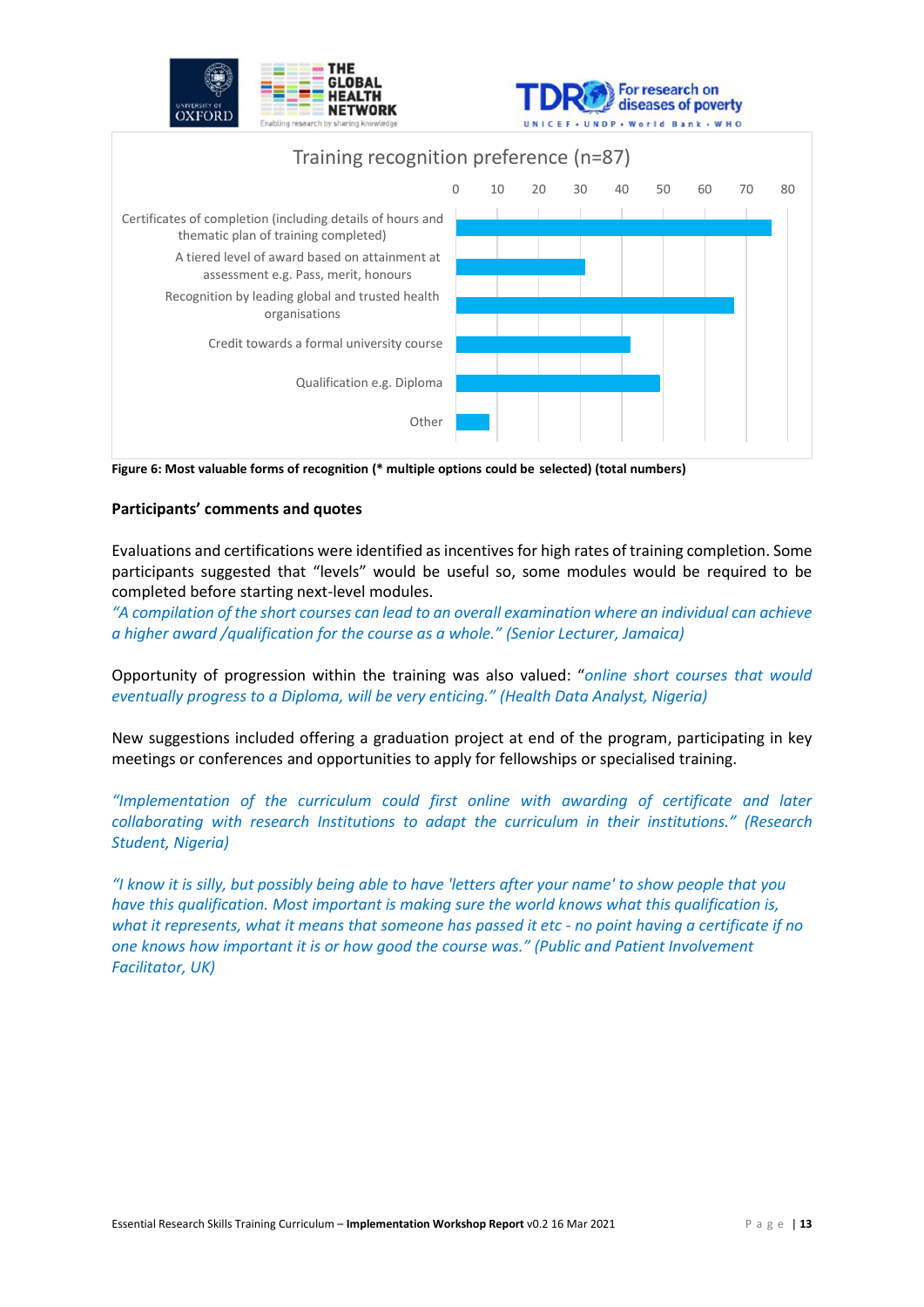



### <span id="page-13-0"></span>Question 3 - What would help you in delivering this training?

Multiple options question.

| What would help you in delivering this training? (n=95)                             | <b>Total</b> | ℅   |
|-------------------------------------------------------------------------------------|--------------|-----|
| Materials available in different languages                                          | 55           | 58% |
| Hands-on experience (pairing / site exchange programme)                             | 67           | 71% |
| Mentorship programme                                                                | 59           | 62% |
| 'Access to experts' (e.g. Seek direct support from an ethicist, or<br>statistician) | 59           | 62% |
| Connecting with other researchers – networking opportunities                        | 69           | 73% |
| Training resources for training others                                              | 70           | 74% |
| Other                                                                               | 8            | 8%  |

**Table 6: Participants' preferred tools for delivering this curriculum (\* multiple options could be selected)**



**Figure 7: Participants' preferred tools for delivering this curriculum (\* multiple options could be selected)**

### **Participants' comments and quotes**

Participants stated that they would like special support with *Education Technology* , access to an online learning management system to create professional material where you can also built in exams, create pod casts, etc. Having a referral/core team for trainers to liaise with was also important as well as being to access mentoring by a senior research from an international institution.

New suggestions comprised international summer schools, grouping of course attendees based on their research context similarities and having a global community of trainers. Participants found challenging how to assess, and recognize/certify the "hands-on" experience.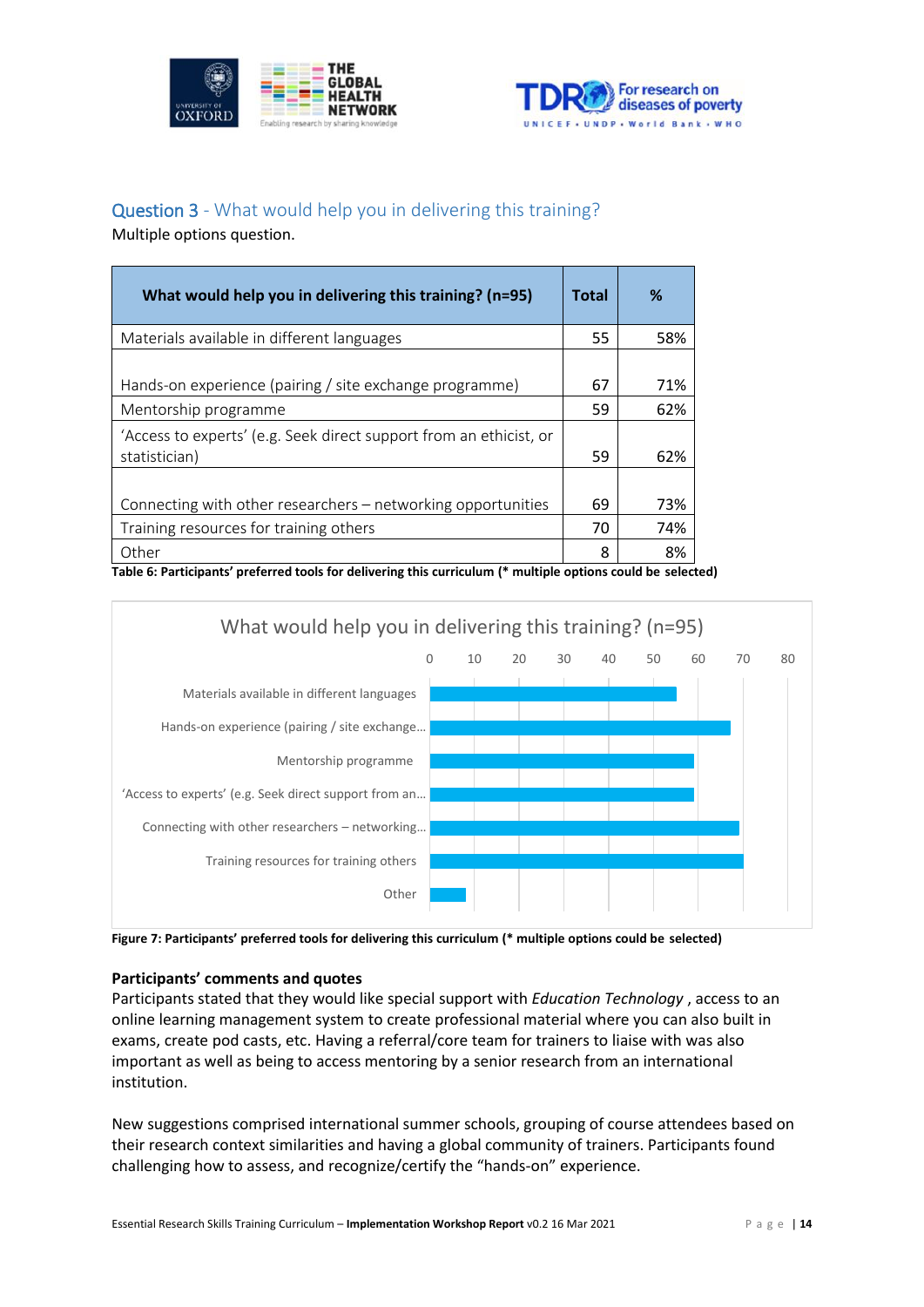



*"For other studies we are working on, we see that countries in Latin America are very similar. So I am not sure how you are grouping the countries, if by income, culture, etc. I would suggest to analyse if our countries in Latin America do group together and then think of essential skills by region (cultural, language, geographic). I am asking because I saw Central America as part of North America instead of Latin America."(Professor, Costa Rica)*

*"Being part of a visible global community - to share ideas, ask for help, make suggestions etc. It is vital to know that there are other people out there in the same situation, and who can help you to adapt the training to your local needs. It would also be good to have a 'finish your learning, mentor someone else' scheme, especially locally, to help spread this within communities from more experienced to less. Get 'Big Names' involved as well as headline figures - possibly locally again - to give credibility and provide expert mentoring. Train us to train others!" (Public and Patient Involvement Facilitator, UK)*

*"It is surprising that about 50% are not including other languages...this is one of the main barriers for training in research in many countries!!" (Director of Education, Argentina)*

<span id="page-14-0"></span>Question 4 - How could these modules be presented and adapted to integrate with, or complement, existing research training in your setting?

| How could these modules be presented and adapted to<br>integrate with, or complement, existing research training in<br>your setting? (n=95) | <b>Total</b> | %   |
|---------------------------------------------------------------------------------------------------------------------------------------------|--------------|-----|
|                                                                                                                                             |              |     |
| Make the content available as subject 'modules' or chapters                                                                                 | 66           | 69% |
| Present the content according to 'stage of study' (e.g.<br>planning, operational, closing)                                                  | 49           | 52% |
|                                                                                                                                             |              |     |
| Linking the training with career development schemes or                                                                                     |              |     |
| training records                                                                                                                            | 61           | 64% |
| Make the material available in a format suitable for learners                                                                               |              |     |
| and trainers                                                                                                                                | 71           | 75% |
| Provide materials in multiple languages                                                                                                     | 47           | 49% |
| Other                                                                                                                                       | 15           | 16% |

**Table 7: Participants' preferred formats to facilitate integration of framework with existing local research training (\* multiple options could be selected)**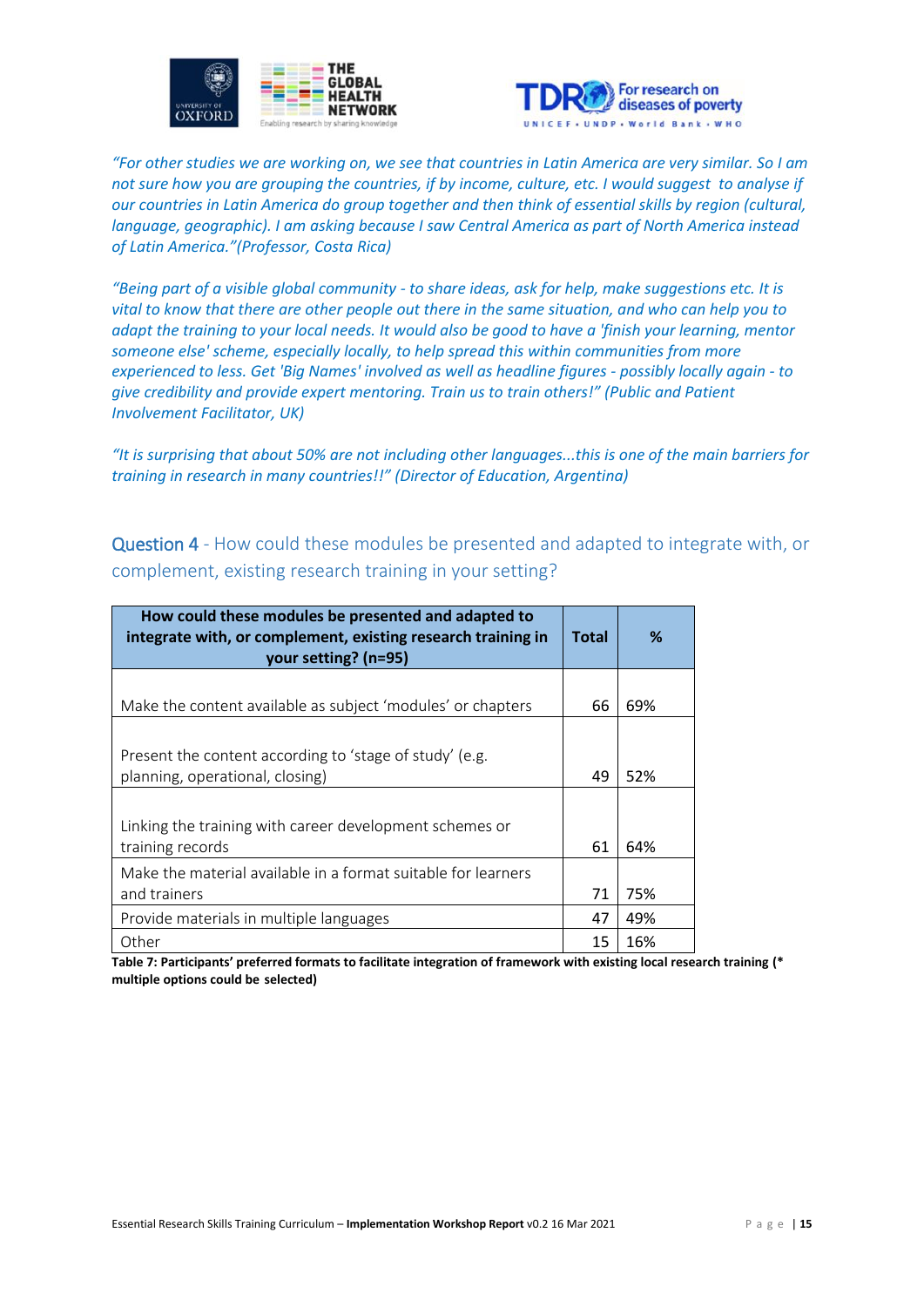





**Figure 8: Participants' preferred formats to facilitate integration of framework with existing local research training (\* multiple options could be selected)**

Workshop participants recommended to:

- Include research training as part of appraisals, ongoing performance reviews and induction to new staff.
- Form partnerships with academic institutions and embed this research training in universities as a module in undergraduate studies in health (nursing, pharmacy, medicine, etc.), postgraduate, masters and doctorates. *"Involve TDR Regional Training Centres and the Universities involved in the masters degrees (public health or epidemiology) as allies to incorporate this training in their courses."(Medical Sciences Faculty Professor, Honduras)*
- Modules could be integrated as training requirement *involving politicians (Professor, Costa Rica)*
- To offer a school-friendly version of research training creating local "research clubs"

*"Modules can be integrated as regulatory training by curriculum development authorities making it mandatory for graduate training. eg . National medical commission or national council for medical research." (Professor in Community Medicine, India)*

*"Delivering research course through the research team based on the organization, different sessions organized throughout the year." (Oncology clinical research nurse, Spain)*

*"Adaptable training modules that can be tailored to specific cadres or scenarios - for example modifying training on vaccine clinical trials to pregnant women clinical trials - same skeleton, different content." (Professor, UK)*

*"I think here in Brazil what we really need is to identify "researcher" as a profession and having this core curriculum is a great way to start walking in that direction. This is such a brilliant idea and I think it brings up the need for "formal" training to do research and also a way to value such individuals." (Regional coordinator, Brazil)*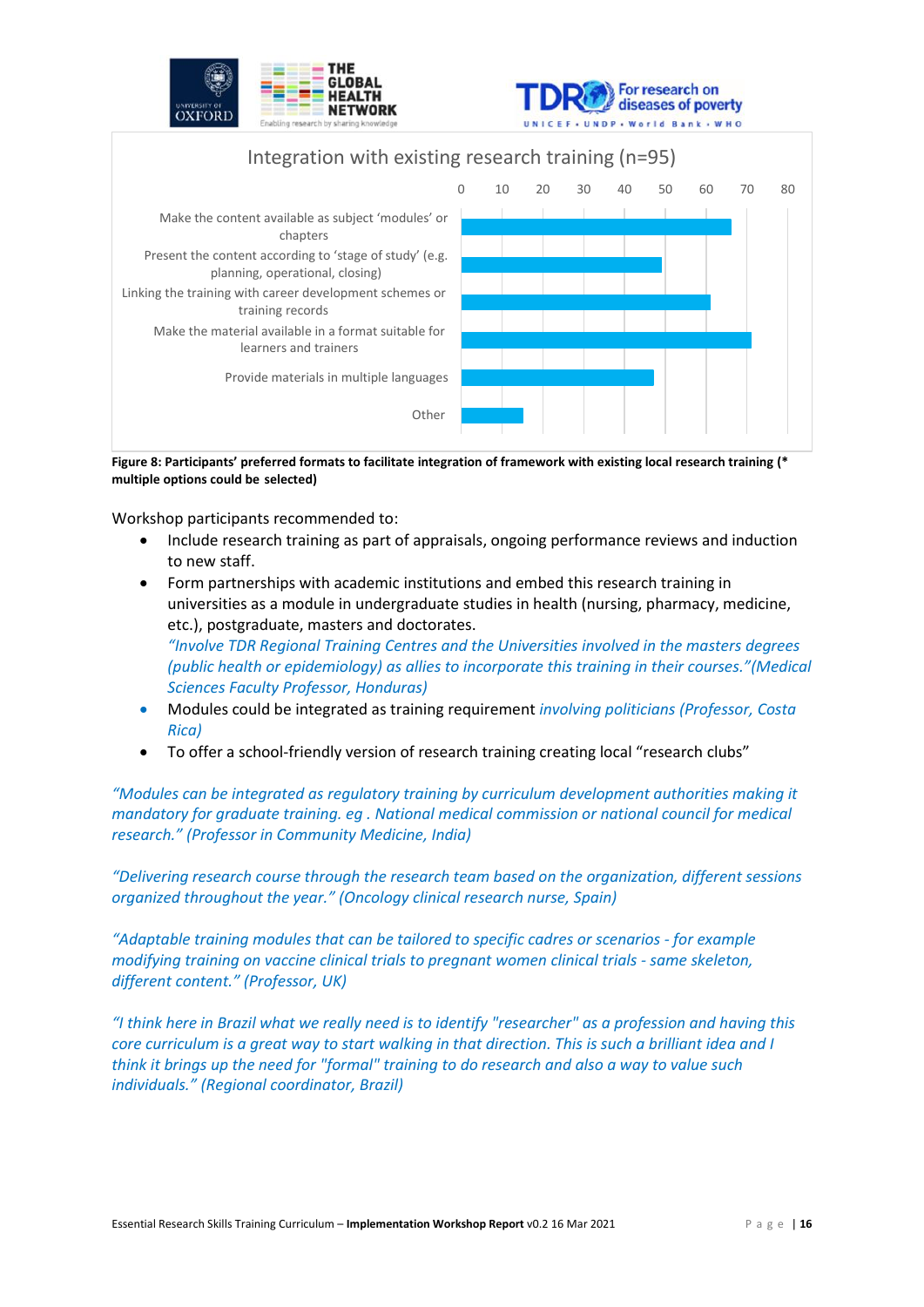



<span id="page-16-0"></span>Question 5 - How these modules could be utilised in the context of a new outbreak

The preferred type of training suggested for training for new outbreaks was intensive, short and fast training; online based and possibly through phone app providing videos on course topics. *"During this pandemic, I have been able to do training virtually to researchers in hospitals, using their cell phones. It works when the message is focused, short and clear, no more than one hour per session. A fixed schedule along a month also works." (Head of Research Administration Program, Peru)*

For those areas without internet a trained-trainer for face-to-face and offline resources would be needed. To have the capacity of face-to-face training in epidemics we would need to create a registry of trained-trainers to contact in these emergencies.

*"Bank emergency trainers that will do expedited training when need arises. Make targeted summaries/instruction manuals that are available and easy to follow when need arises. Liaise with ministries of health and education in different countries and start training as soon as the curriculum is available. The more people are trained, the less the need for emergency training." (Medical Officer, Uganda)*

Training during/for epidemics would require a bridge course focusing on skills considered more essential to such a situation, providing all those modules online and for free at once. The participants might benefit of undertaking this training having their own research project to work with.

*"In outbreak situations in our African setting, researchers have to very innovative given that we don't have all that is needed to fight an outbreak. This training needs to in a realistic form so that peers can make use of the knowledge and devise new ways to manage disease in poor settings." (Researcher, USA)*

It was important to facilitate the use of online research platforms*: "Empowering researchers for real time data capture, training through digital [or odk] platform about the new disease so that results can be collated from various regions and published faster. THHN and WHO can lead in setting up platforms." (Professor in Community Medicine, India)*

*"Partner with local institutions for mentoring and certifications." (Institute for Clinical Effectiveness and Health Policy Investigator, Argentina)*

It would be essential to embed the training in the global / national outbreak response plan. Also work with Health Ministries to provide this training for health professionals nationally, aligning training with regulatory bodies. It was also recommended to train government officials.

*"There should be coordination between organizations so these kind of tools are available and are easy handed to countries/organizations so people can access this info ASAP for the management of diseases/outbreaks." (Oncology clinical research nurse, Spain)*

*Organize and present a summary of the material highlighting the main points as a toolkit specifically directed to the particular outbreak. Rapid pairing with more experienced sites and learn from case studies and similar context situations in order to be down to earth and adapt to the local capacities." (Director of education at Institute for Clinical Effectiveness and Health Policy, Argentina)*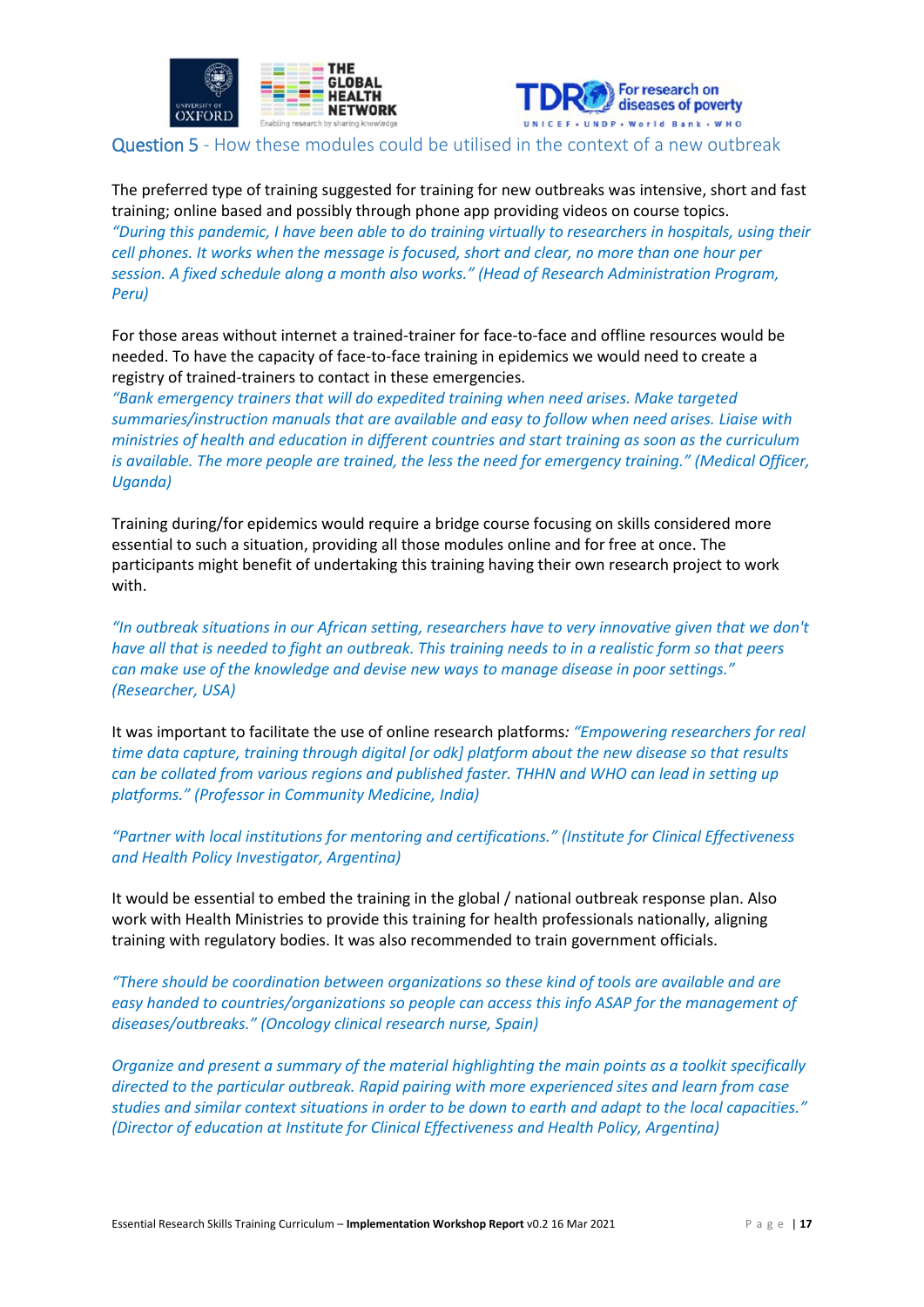



*"I will align with some comments that talked about training Health Ministry staff, in addition to that Clinical healthcare professionals (hospital staff) interested in Clinical research should be given the opportunity for training too. This is essential in my environment in Nigeria & might be mostly true in SSA. Concentrating on academia isn't enough."* (*Molecular Scientist, Nigeria)*

*"Make a strong emphasis of listening to people in other disciplines, different from medicine, such as economists and social workers". (Researcher, Argentina)*

*"Research needs to [be] seen as an every day activity for those working in human health and of course other areas. Structures, Systems, Governance and Incentives need to become part of this process for uptake and delivery. In the event of an outbreak, it is rather 'quick fix' to get things done. We need credible and strong institutions to start discussing difficult questions around implementation and help countries and contexts to shape the requirements and be able to own them…! This curriculum is a good start to grasp the research skills and probably have them broken down into modules…! Everyone shall not [do] everything. Collaboration and supporting each other is the key…Once we have this evidence in hand, will be great to present to research and grant offices of our institutions…"* (*Research Coordinator, Sweden)*

### <span id="page-17-0"></span>5. Other comments from attendees

Attendees were strongly encouraged to submit their comments in support of their voting options. The attendees' comments, suggestions and recommendations were collated and summarised as follows:

### **Study methodology comments on limitations**

- *Could some of these methods that have low consensus be thus because of a lack of understanding of the methods by the respondents? (Professor, UK).*
- *To what extent will the level of recommendation influence the inclusion of the topics within each module? For instance, I believe the lab topics are quite essential, although the consensus was low (Senior lecturer, Nigeria / Canada).*
- *Would think the inability to conduct in person sessions impacted data quality? (Director, Jamaica).*
- *Perhaps one of the limitations of this project is that it was limited to people that have a good command of English. It is assumed that English is the lingua franca for researchers but I have found this is not true for researchers involved in qualitative research in Colombia--- and probably most of South America (Professor, Colombia).*

### **Curriculum themes & scoring comments**

- *My comments on the workshop briefing (V1.0) and the proposed changes to the briefing were arranged in 4 points: a) Adding two new themes influenced by covid-19 pandemic, (Delphi round 1 started prior to the peak of the crisis). b) Proposed changes to the presentation of the parent modules, c) Suggestions for the discussion about writing the curriculum, d) Suggestions for the discussion about practical issues related to the implantation of the curriculum and accreditation (Medical scientist, UK)*.
- *I am curious. There was low positive response for "Audit" as part of the curriculum. Shouldn't this be of high importance for any health research? (Senior Clinical Research Associate, Nigeria).*
- *The Pandemic has highlighted the introduction of technology in data collection in research i.e. wearables (quality of device) in addition to the quality of data i.e. is the data for*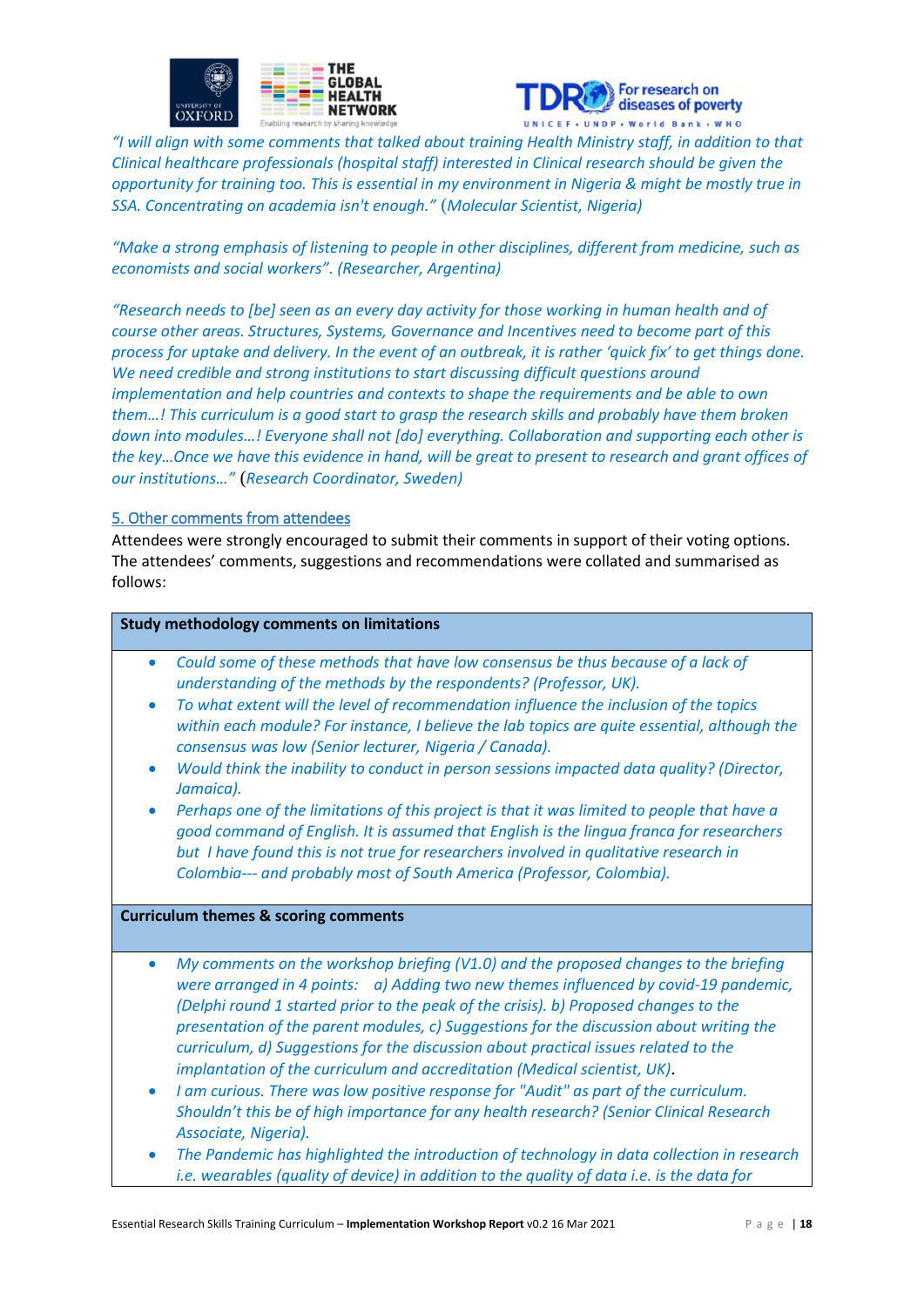



*'monitoring' purposes or for 'clinical' data collection? Should we have included 'Innovation and Technology' in the study? (Patient Research Ambassador, UK).*

• *Communication skills for all new researchers and the importance in public health work needs to be emphasized (Research Coordinator, Sweden).*

### **Other comments**

- *The results seem very good, despite the limitations. Many excluded topics will be useful when the young researcher gets more experience. We must remember that this is a basic curriculum for young researchers, who will generally be under the supervision of experienced researchers, who will negotiate with stakeholders and observe the progress of the study (Professor, Brazil).*
- *The contents are very wide and I believe they are some contents are applicable all the members of the research teams but others may need to be tailored to the roles of the staff (e.g., research methods, laboratories). So it would be good to have a tool to align the curriculum with the roles and profiles that researchers envision for their careers (Clinical Researcher, Germany).*
- *I suggest that this should not be the end, the panellists should have a network where they will be discussing important issues in research (Research Student, Nigeria).*

### <span id="page-18-0"></span>6. Conclusion and Recommendations

This follow-up *Implementation Workshop* has succeeded in its aim of asking research organisations and research training experts what is the optimal way to convert this curriculum into practical teaching and training resources. We set out to ask how to implement this curriculum by determining the best mechanisms for delivering the training modules while supporting locally relevant implementation of this training and understanding how these modules could be utilised in the context of a new outbreak. These are the recommendations from this workshop:

- Interactive educational sessions, problem based learning and discussion with facilitator or mentor have been identified as some of the most effective online learning tools alongside downloadable resources.
- Certificates of completion and course endorsement by leading global health institutions are the strongest motivators for trainees. Additional opportunities such as graduation projects, training progression and collaborations with research institutions would strengthen the curriculum.
- It was important to provide multiple options for delivering training such as: "training the trainer" resources, hand-on experience, networking opportunities, mentorship and access to experts as well as having materials available in multiple languages. Providing access to online management systems and core teams would build a global community of trainers.
- Providing curriculum materials for trainers in module format would help the integration of this framework within existing local research training programs. Linking the training with career development schemes and academic institutions would support the uptake of health research training.
- Embedding this curriculum in global, national and institutional outbreak response plans would guide the development of research training in such emergencies.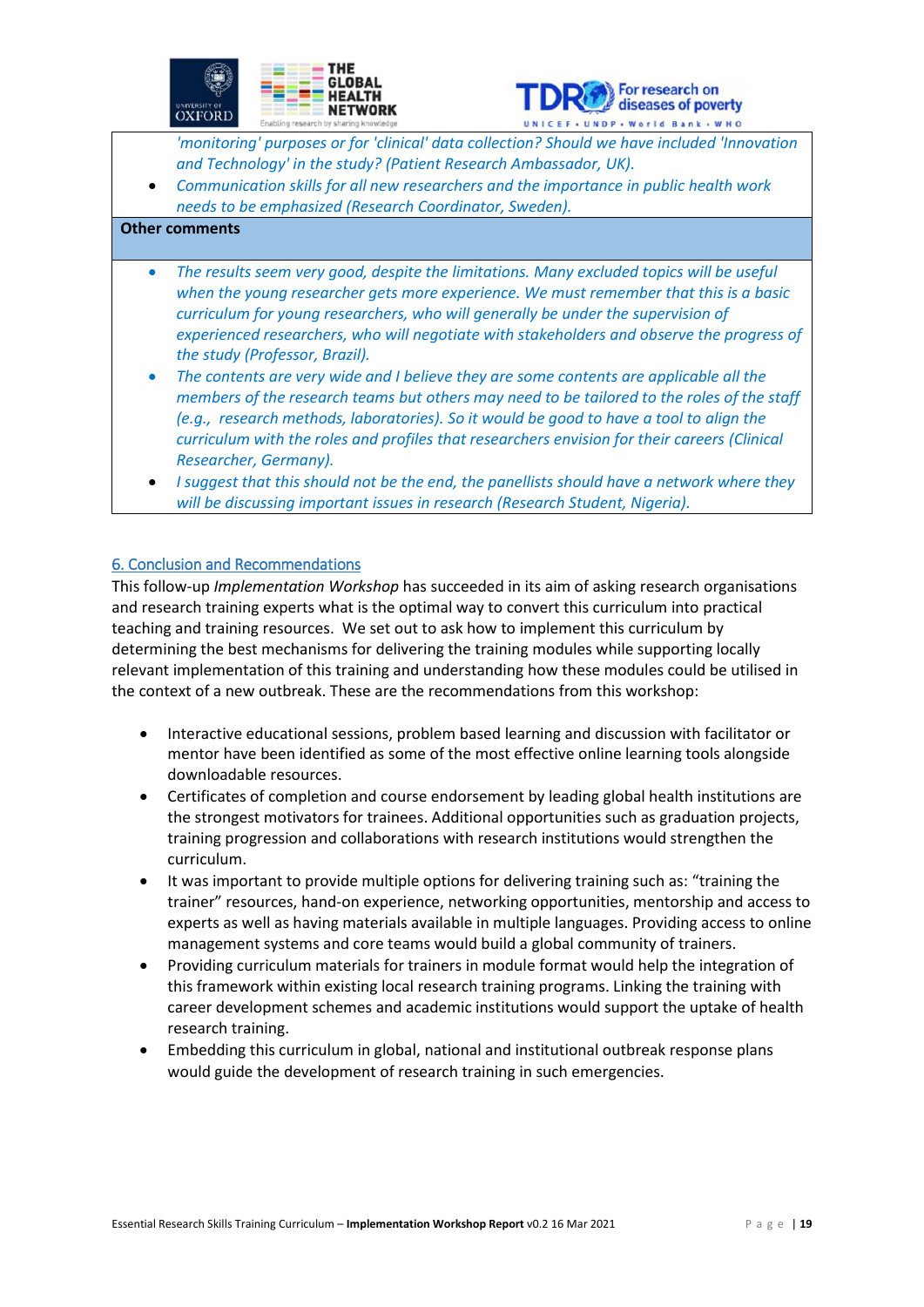



This study has brought together health researchers from across the world to identify what constitutes the minimum set of skills, knowledge and key principles that would enable those without previous experience in research to undertake high-quality health research.

We conducted a comprehensive review of the responses from research training needs surveys, session evaluations from research training workshops, and eLearning feedback collected by The Global Health Network between 2017 and 2019 from 7167 participants from across 153 countries. This analysis provided us with a range of research skills topics and subject areas that generated a core list of 98 potential essential research skills training themes. These potential themes were reviewed by health research experts and stakeholders through a Delphi consensus process to assess their relevance as an essential research skill.

Following the Delphi consensus process that provided 108 themes, the research team developed a curriculum framework by grouping the themes identified by the panellists. This presented the structure of the curriculum by providing suggested 'parent modules' and the relevant themes generated and included to inform each module. These theme groupings were evaluated at a Stakeholder Review Workshop. The workshop results showed agreement between the Delphi panel's ratings and the opinions of the workshop stakeholders and supporting **our recommendation of this curriculum as a global standard for health research training.**

This project has established the Essential Research Skills Training Curriculum in the form of a set of topics that any research group, team or organisation could take forward to guide their training programme. This workshop has generated guidance on implementation so that anyone wanting to design their training around this curriculum can also benefit from evidence-led recommendations on what approaches will work best in their specific context.

### **Further reference material and supporting information are available here:**

[Essential Research Skills Training Curriculum webpage](https://globalresearchmethods.tghn.org/methodology-projects/essential-research-skills-training-curriculum/)

[Essential Research Skills Training Curriculum -](https://media.tghn.org/medialibrary/2020/10/2020-10-22_Essential_research_skills_Delphi_-_ROUND_1_General_Report_v3_22Oct20.pdf) Delphi survey round 1 report

[Essential Research Skills Training Curriculum -](https://media.tghn.org/medialibrary/2020/11/Essential_research_skills_Delphi_-_ROUND_2_Panel_Report_v1.0_05Nov2020.pdf) Delphi survey round 2 report

[Essential Research Skills Training Curriculum](https://media.tghn.org/medialibrary/2021/03/Workshop_Essential_Research_Skills_Stakeholders_REPORT_v3.0_2021-03-04.pdf) – Stakeholders' Review Workshop report

### <span id="page-19-0"></span>7. Acknowledgements of collaborations and sponsors

With thanks to all participants and panellists who contributed to this research project.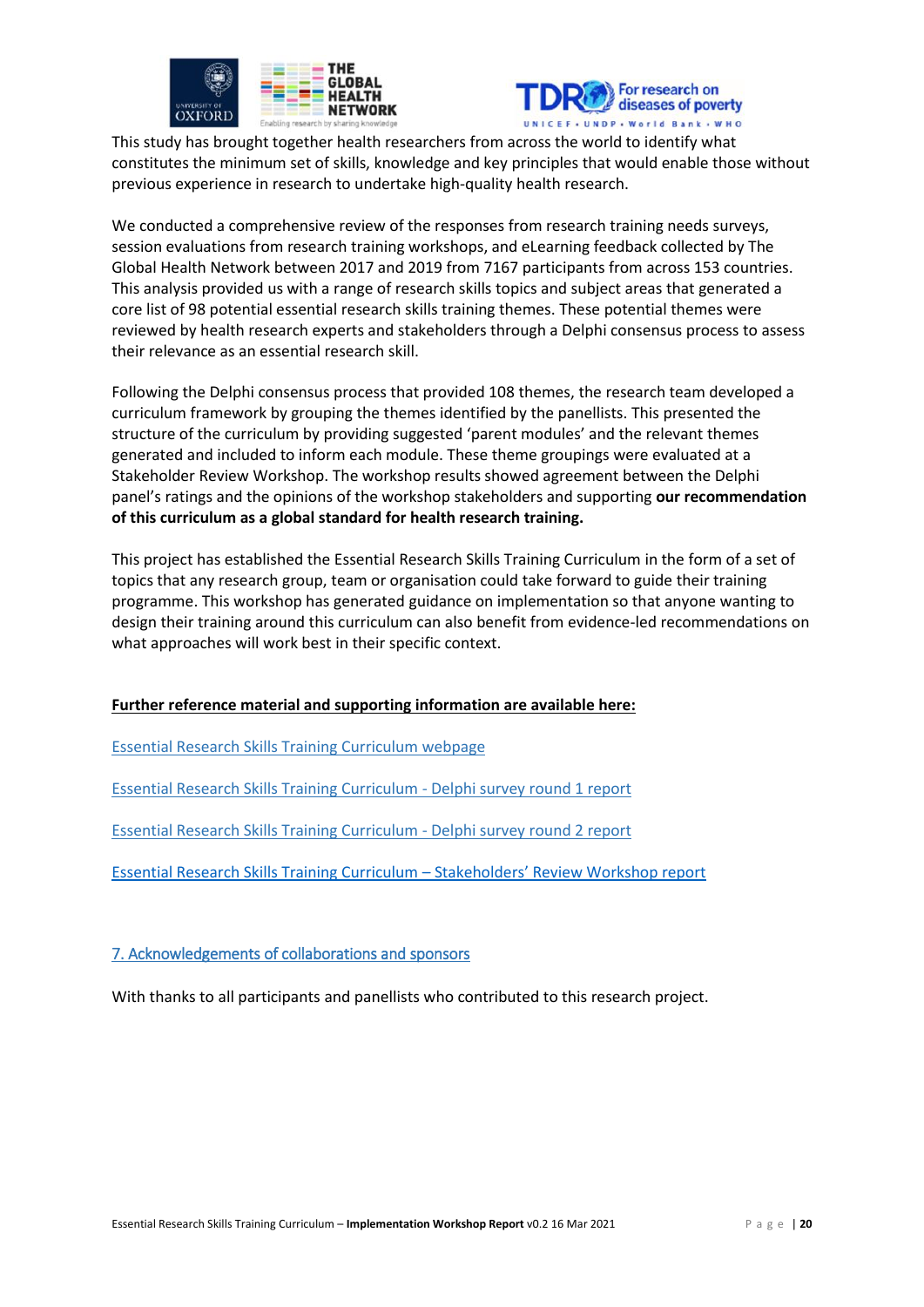

















This research was conducted across projects supported by the following funding organisations:







This project has received funding from the European Union's Horizon 2020 Research<br>and Innovation Programme under Grant<br>Agreement No.s 734548, 734584, 734857

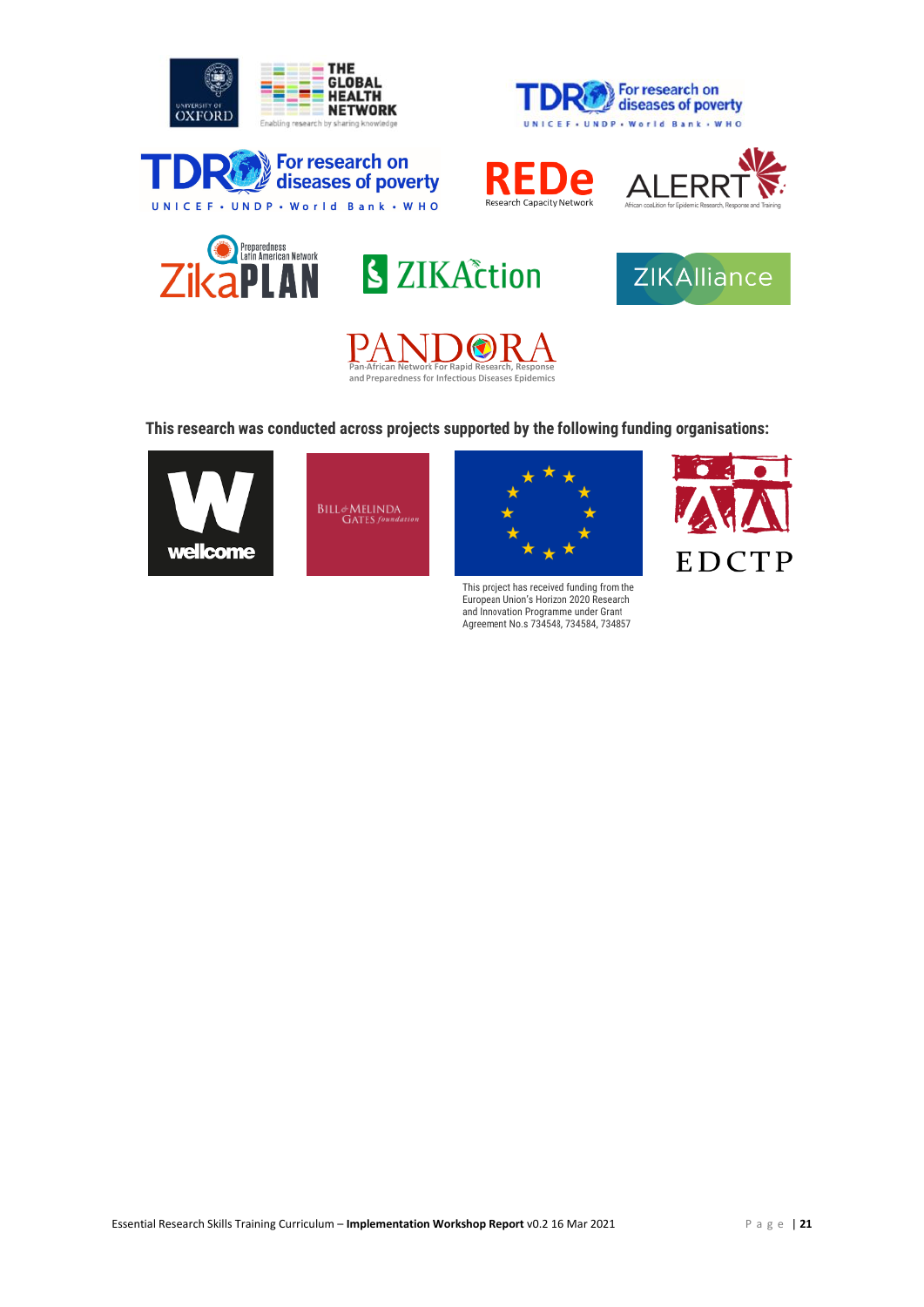



### <span id="page-21-0"></span>8. Annexes

### <span id="page-21-1"></span>Annex 1: List of experts that participated in the Implementation Workshop hosted on 10<sup>th</sup> February 2021

| Country/Region<br>Participants' name<br><b>Job Title</b><br>Organization<br>Name<br>Program Officer,<br><b>Laboratory Scientist</b><br>Abbas Abel Anzaku<br>Institute of Human Virology<br>Nigeria<br>Study Field Worker<br>Abdulai M Kamara<br>Ebovac Salone<br>Sierra Leone<br><b>Medical scientist</b><br>Abdullah Yonis<br>University of Exeter<br>United Kingdom<br>University of Jos/Jos University<br><b>Teach Hospital</b><br>Aboi JK Madaki<br>Researcher/clinician<br>Nigeria<br>Medical officer<br>Adam Muhammad<br>Health care<br>Nigeria<br>Institute of Medical Research and<br>United States of<br><b>Medicinal Plants Studies</b><br>Researcher<br>Adela Ngwewondo<br>America<br>Aisha Malik<br><b>Warwick Medical school</b><br>Tutor<br>United Kingdom<br>Bio-informatician<br>Alebachew Kebede<br>Ethiopia<br>Addis Ababa University<br>Safe Water and AIDS Project<br>Alie Eleveld<br><b>Technical Advisor</b><br>(SWAP)<br>Kenya<br>Amadou Seck<br><b>WCA BIOINF</b><br>Data Management<br>Senegal<br><b>Medical Officer</b><br>Uganda<br>Amanda Wanyana<br><b>UVRI IAVI</b><br>University of York<br>Research fellow<br>United Kingdom<br>Ana Castro<br>Hospital Nacional de Niños<br>"Benjamín Bloom"<br>El Salvador<br>Ana Polanco<br>Jefe de Departamento<br>Director<br>Angela Papa<br><b>PPD</b><br>Japan<br>Gambia<br>Anna Jammeh<br>Epidemiologist<br>Ministry of Health<br><b>Technical Officer</b><br>World Health Organisation (WHO)<br>India<br>Anns Issac<br>Programme National de Lutte<br>Responsable de<br>Antsa<br>Rakotondrandriana<br>contre le Paludisme<br>données du Laboratoire<br>Madagascar<br>Head, Research and<br>India<br>Ashish Indani<br><b>Tata Consultancy services</b><br>Innovation<br><b>Atinuke Olaleye</b><br><b>Babcock University</b><br>Canada<br>Senior Lecturer<br>University of Gondar<br><b>Belay Tessema</b><br>Professor<br>Germany<br><b>Public Health</b><br><b>Bright Sandow</b><br><b>Ghana Health Service</b><br>Researcher<br>Ghana<br>initiative for Educational<br>Awareness and Economic<br>Development (INEAED)<br><b>Bunu Goso Umara</b><br>Administrator<br>Nigeria<br>World Vision Sierra Leone<br><b>Research Assistant</b><br>Sierra Leone<br>Caesar Mack Kargbo<br><b>Senior Clinical Research</b> |                  |        |           |         |
|----------------------------------------------------------------------------------------------------------------------------------------------------------------------------------------------------------------------------------------------------------------------------------------------------------------------------------------------------------------------------------------------------------------------------------------------------------------------------------------------------------------------------------------------------------------------------------------------------------------------------------------------------------------------------------------------------------------------------------------------------------------------------------------------------------------------------------------------------------------------------------------------------------------------------------------------------------------------------------------------------------------------------------------------------------------------------------------------------------------------------------------------------------------------------------------------------------------------------------------------------------------------------------------------------------------------------------------------------------------------------------------------------------------------------------------------------------------------------------------------------------------------------------------------------------------------------------------------------------------------------------------------------------------------------------------------------------------------------------------------------------------------------------------------------------------------------------------------------------------------------------------------------------------------------------------------------------------------------------------------------------------------------------------------------------------------------------------------------------------------------------------------------------------------------------------------------------------------------------------------------------------------------------------|------------------|--------|-----------|---------|
|                                                                                                                                                                                                                                                                                                                                                                                                                                                                                                                                                                                                                                                                                                                                                                                                                                                                                                                                                                                                                                                                                                                                                                                                                                                                                                                                                                                                                                                                                                                                                                                                                                                                                                                                                                                                                                                                                                                                                                                                                                                                                                                                                                                                                                                                                        |                  |        |           |         |
|                                                                                                                                                                                                                                                                                                                                                                                                                                                                                                                                                                                                                                                                                                                                                                                                                                                                                                                                                                                                                                                                                                                                                                                                                                                                                                                                                                                                                                                                                                                                                                                                                                                                                                                                                                                                                                                                                                                                                                                                                                                                                                                                                                                                                                                                                        |                  |        |           |         |
|                                                                                                                                                                                                                                                                                                                                                                                                                                                                                                                                                                                                                                                                                                                                                                                                                                                                                                                                                                                                                                                                                                                                                                                                                                                                                                                                                                                                                                                                                                                                                                                                                                                                                                                                                                                                                                                                                                                                                                                                                                                                                                                                                                                                                                                                                        |                  |        |           |         |
|                                                                                                                                                                                                                                                                                                                                                                                                                                                                                                                                                                                                                                                                                                                                                                                                                                                                                                                                                                                                                                                                                                                                                                                                                                                                                                                                                                                                                                                                                                                                                                                                                                                                                                                                                                                                                                                                                                                                                                                                                                                                                                                                                                                                                                                                                        |                  |        |           |         |
|                                                                                                                                                                                                                                                                                                                                                                                                                                                                                                                                                                                                                                                                                                                                                                                                                                                                                                                                                                                                                                                                                                                                                                                                                                                                                                                                                                                                                                                                                                                                                                                                                                                                                                                                                                                                                                                                                                                                                                                                                                                                                                                                                                                                                                                                                        |                  |        |           |         |
|                                                                                                                                                                                                                                                                                                                                                                                                                                                                                                                                                                                                                                                                                                                                                                                                                                                                                                                                                                                                                                                                                                                                                                                                                                                                                                                                                                                                                                                                                                                                                                                                                                                                                                                                                                                                                                                                                                                                                                                                                                                                                                                                                                                                                                                                                        |                  |        |           |         |
|                                                                                                                                                                                                                                                                                                                                                                                                                                                                                                                                                                                                                                                                                                                                                                                                                                                                                                                                                                                                                                                                                                                                                                                                                                                                                                                                                                                                                                                                                                                                                                                                                                                                                                                                                                                                                                                                                                                                                                                                                                                                                                                                                                                                                                                                                        |                  |        |           |         |
|                                                                                                                                                                                                                                                                                                                                                                                                                                                                                                                                                                                                                                                                                                                                                                                                                                                                                                                                                                                                                                                                                                                                                                                                                                                                                                                                                                                                                                                                                                                                                                                                                                                                                                                                                                                                                                                                                                                                                                                                                                                                                                                                                                                                                                                                                        |                  |        |           |         |
|                                                                                                                                                                                                                                                                                                                                                                                                                                                                                                                                                                                                                                                                                                                                                                                                                                                                                                                                                                                                                                                                                                                                                                                                                                                                                                                                                                                                                                                                                                                                                                                                                                                                                                                                                                                                                                                                                                                                                                                                                                                                                                                                                                                                                                                                                        |                  |        |           |         |
|                                                                                                                                                                                                                                                                                                                                                                                                                                                                                                                                                                                                                                                                                                                                                                                                                                                                                                                                                                                                                                                                                                                                                                                                                                                                                                                                                                                                                                                                                                                                                                                                                                                                                                                                                                                                                                                                                                                                                                                                                                                                                                                                                                                                                                                                                        |                  |        |           |         |
|                                                                                                                                                                                                                                                                                                                                                                                                                                                                                                                                                                                                                                                                                                                                                                                                                                                                                                                                                                                                                                                                                                                                                                                                                                                                                                                                                                                                                                                                                                                                                                                                                                                                                                                                                                                                                                                                                                                                                                                                                                                                                                                                                                                                                                                                                        |                  |        |           |         |
|                                                                                                                                                                                                                                                                                                                                                                                                                                                                                                                                                                                                                                                                                                                                                                                                                                                                                                                                                                                                                                                                                                                                                                                                                                                                                                                                                                                                                                                                                                                                                                                                                                                                                                                                                                                                                                                                                                                                                                                                                                                                                                                                                                                                                                                                                        |                  |        |           |         |
|                                                                                                                                                                                                                                                                                                                                                                                                                                                                                                                                                                                                                                                                                                                                                                                                                                                                                                                                                                                                                                                                                                                                                                                                                                                                                                                                                                                                                                                                                                                                                                                                                                                                                                                                                                                                                                                                                                                                                                                                                                                                                                                                                                                                                                                                                        |                  |        |           |         |
|                                                                                                                                                                                                                                                                                                                                                                                                                                                                                                                                                                                                                                                                                                                                                                                                                                                                                                                                                                                                                                                                                                                                                                                                                                                                                                                                                                                                                                                                                                                                                                                                                                                                                                                                                                                                                                                                                                                                                                                                                                                                                                                                                                                                                                                                                        |                  |        |           |         |
|                                                                                                                                                                                                                                                                                                                                                                                                                                                                                                                                                                                                                                                                                                                                                                                                                                                                                                                                                                                                                                                                                                                                                                                                                                                                                                                                                                                                                                                                                                                                                                                                                                                                                                                                                                                                                                                                                                                                                                                                                                                                                                                                                                                                                                                                                        |                  |        |           |         |
|                                                                                                                                                                                                                                                                                                                                                                                                                                                                                                                                                                                                                                                                                                                                                                                                                                                                                                                                                                                                                                                                                                                                                                                                                                                                                                                                                                                                                                                                                                                                                                                                                                                                                                                                                                                                                                                                                                                                                                                                                                                                                                                                                                                                                                                                                        |                  |        |           |         |
|                                                                                                                                                                                                                                                                                                                                                                                                                                                                                                                                                                                                                                                                                                                                                                                                                                                                                                                                                                                                                                                                                                                                                                                                                                                                                                                                                                                                                                                                                                                                                                                                                                                                                                                                                                                                                                                                                                                                                                                                                                                                                                                                                                                                                                                                                        |                  |        |           |         |
|                                                                                                                                                                                                                                                                                                                                                                                                                                                                                                                                                                                                                                                                                                                                                                                                                                                                                                                                                                                                                                                                                                                                                                                                                                                                                                                                                                                                                                                                                                                                                                                                                                                                                                                                                                                                                                                                                                                                                                                                                                                                                                                                                                                                                                                                                        |                  |        |           |         |
|                                                                                                                                                                                                                                                                                                                                                                                                                                                                                                                                                                                                                                                                                                                                                                                                                                                                                                                                                                                                                                                                                                                                                                                                                                                                                                                                                                                                                                                                                                                                                                                                                                                                                                                                                                                                                                                                                                                                                                                                                                                                                                                                                                                                                                                                                        |                  |        |           |         |
|                                                                                                                                                                                                                                                                                                                                                                                                                                                                                                                                                                                                                                                                                                                                                                                                                                                                                                                                                                                                                                                                                                                                                                                                                                                                                                                                                                                                                                                                                                                                                                                                                                                                                                                                                                                                                                                                                                                                                                                                                                                                                                                                                                                                                                                                                        |                  |        |           |         |
|                                                                                                                                                                                                                                                                                                                                                                                                                                                                                                                                                                                                                                                                                                                                                                                                                                                                                                                                                                                                                                                                                                                                                                                                                                                                                                                                                                                                                                                                                                                                                                                                                                                                                                                                                                                                                                                                                                                                                                                                                                                                                                                                                                                                                                                                                        |                  |        |           |         |
|                                                                                                                                                                                                                                                                                                                                                                                                                                                                                                                                                                                                                                                                                                                                                                                                                                                                                                                                                                                                                                                                                                                                                                                                                                                                                                                                                                                                                                                                                                                                                                                                                                                                                                                                                                                                                                                                                                                                                                                                                                                                                                                                                                                                                                                                                        |                  |        |           |         |
|                                                                                                                                                                                                                                                                                                                                                                                                                                                                                                                                                                                                                                                                                                                                                                                                                                                                                                                                                                                                                                                                                                                                                                                                                                                                                                                                                                                                                                                                                                                                                                                                                                                                                                                                                                                                                                                                                                                                                                                                                                                                                                                                                                                                                                                                                        |                  |        |           |         |
|                                                                                                                                                                                                                                                                                                                                                                                                                                                                                                                                                                                                                                                                                                                                                                                                                                                                                                                                                                                                                                                                                                                                                                                                                                                                                                                                                                                                                                                                                                                                                                                                                                                                                                                                                                                                                                                                                                                                                                                                                                                                                                                                                                                                                                                                                        |                  |        |           |         |
|                                                                                                                                                                                                                                                                                                                                                                                                                                                                                                                                                                                                                                                                                                                                                                                                                                                                                                                                                                                                                                                                                                                                                                                                                                                                                                                                                                                                                                                                                                                                                                                                                                                                                                                                                                                                                                                                                                                                                                                                                                                                                                                                                                                                                                                                                        |                  |        |           |         |
|                                                                                                                                                                                                                                                                                                                                                                                                                                                                                                                                                                                                                                                                                                                                                                                                                                                                                                                                                                                                                                                                                                                                                                                                                                                                                                                                                                                                                                                                                                                                                                                                                                                                                                                                                                                                                                                                                                                                                                                                                                                                                                                                                                                                                                                                                        |                  |        |           |         |
|                                                                                                                                                                                                                                                                                                                                                                                                                                                                                                                                                                                                                                                                                                                                                                                                                                                                                                                                                                                                                                                                                                                                                                                                                                                                                                                                                                                                                                                                                                                                                                                                                                                                                                                                                                                                                                                                                                                                                                                                                                                                                                                                                                                                                                                                                        |                  |        |           |         |
|                                                                                                                                                                                                                                                                                                                                                                                                                                                                                                                                                                                                                                                                                                                                                                                                                                                                                                                                                                                                                                                                                                                                                                                                                                                                                                                                                                                                                                                                                                                                                                                                                                                                                                                                                                                                                                                                                                                                                                                                                                                                                                                                                                                                                                                                                        |                  |        |           |         |
|                                                                                                                                                                                                                                                                                                                                                                                                                                                                                                                                                                                                                                                                                                                                                                                                                                                                                                                                                                                                                                                                                                                                                                                                                                                                                                                                                                                                                                                                                                                                                                                                                                                                                                                                                                                                                                                                                                                                                                                                                                                                                                                                                                                                                                                                                        |                  |        |           |         |
|                                                                                                                                                                                                                                                                                                                                                                                                                                                                                                                                                                                                                                                                                                                                                                                                                                                                                                                                                                                                                                                                                                                                                                                                                                                                                                                                                                                                                                                                                                                                                                                                                                                                                                                                                                                                                                                                                                                                                                                                                                                                                                                                                                                                                                                                                        |                  |        |           |         |
|                                                                                                                                                                                                                                                                                                                                                                                                                                                                                                                                                                                                                                                                                                                                                                                                                                                                                                                                                                                                                                                                                                                                                                                                                                                                                                                                                                                                                                                                                                                                                                                                                                                                                                                                                                                                                                                                                                                                                                                                                                                                                                                                                                                                                                                                                        |                  |        |           |         |
|                                                                                                                                                                                                                                                                                                                                                                                                                                                                                                                                                                                                                                                                                                                                                                                                                                                                                                                                                                                                                                                                                                                                                                                                                                                                                                                                                                                                                                                                                                                                                                                                                                                                                                                                                                                                                                                                                                                                                                                                                                                                                                                                                                                                                                                                                        |                  |        |           |         |
|                                                                                                                                                                                                                                                                                                                                                                                                                                                                                                                                                                                                                                                                                                                                                                                                                                                                                                                                                                                                                                                                                                                                                                                                                                                                                                                                                                                                                                                                                                                                                                                                                                                                                                                                                                                                                                                                                                                                                                                                                                                                                                                                                                                                                                                                                        |                  |        |           |         |
|                                                                                                                                                                                                                                                                                                                                                                                                                                                                                                                                                                                                                                                                                                                                                                                                                                                                                                                                                                                                                                                                                                                                                                                                                                                                                                                                                                                                                                                                                                                                                                                                                                                                                                                                                                                                                                                                                                                                                                                                                                                                                                                                                                                                                                                                                        |                  |        |           |         |
|                                                                                                                                                                                                                                                                                                                                                                                                                                                                                                                                                                                                                                                                                                                                                                                                                                                                                                                                                                                                                                                                                                                                                                                                                                                                                                                                                                                                                                                                                                                                                                                                                                                                                                                                                                                                                                                                                                                                                                                                                                                                                                                                                                                                                                                                                        |                  |        |           |         |
|                                                                                                                                                                                                                                                                                                                                                                                                                                                                                                                                                                                                                                                                                                                                                                                                                                                                                                                                                                                                                                                                                                                                                                                                                                                                                                                                                                                                                                                                                                                                                                                                                                                                                                                                                                                                                                                                                                                                                                                                                                                                                                                                                                                                                                                                                        | Chukwunonso Udeh | 54gene | Associate | Nigeria |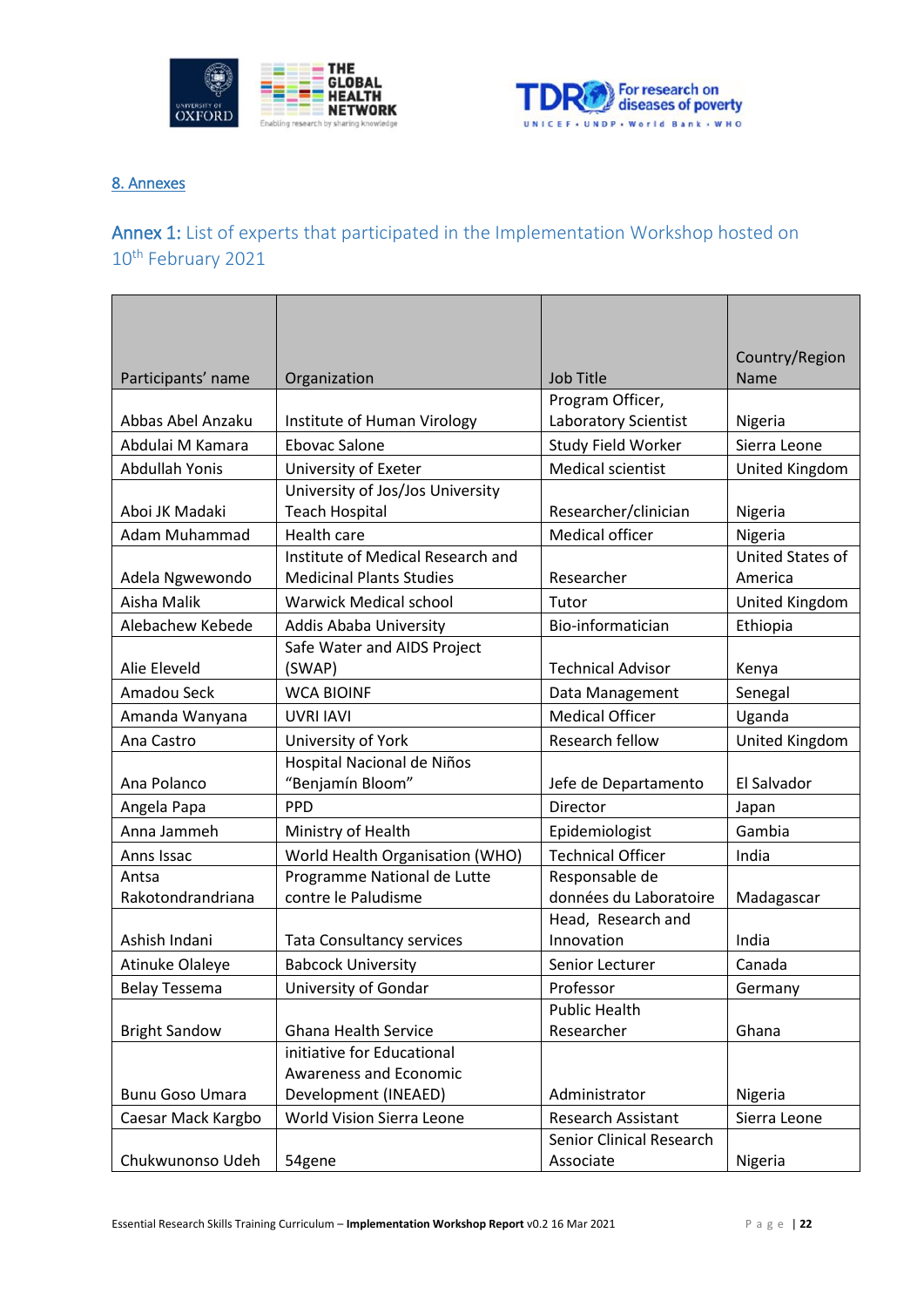



|                            |                                                  | <b>Public Health Officer</b>    |                              |
|----------------------------|--------------------------------------------------|---------------------------------|------------------------------|
| Claudia Marotta            | Doctor with Africa Cuamm                         | and Researcher                  | Italy                        |
| Claudia Silveira Viera     | Unioeste                                         | Professor                       | <b>Brazil</b>                |
| Cristiane Campello         |                                                  |                                 |                              |
| Bresani Salvi              | <b>Oswaldo Cruz Foundation</b>                   | Researcher                      | <b>Brazil</b>                |
| Cynthia Onyefulu           | University of Technology                         | Professor                       | Jamaica                      |
| Daniel Yilma Bogale        | Jimma University                                 | <b>Associate Professor</b>      | Ethiopia                     |
| Daniela Morelli            | <b>IECS</b>                                      | Investigator                    | Argentina                    |
|                            | St Paul Hospital Millennium                      |                                 |                              |
| Dawit Ejigu                | Medical College (SPHMMC)                         | Associate Professor             | Ethiopia                     |
| <b>Dolores Carrer</b>      | INIMEC-CONICET-UNC                               | Researcher                      | Argentina                    |
| Dr Meghana Kulkarni        | Independent Consultant                           | Freelance                       | India                        |
|                            | Father Muller Medical College,                   | Professor in Community          |                              |
| Dr Sudhir Prabhu           | Mangalore                                        | Medicine                        | India                        |
|                            |                                                  |                                 | Tanzania,                    |
|                            | Hubert Kairuki Memorial University               | Lecturer                        | <b>United Republic</b><br>of |
| Dr. Salvatory<br>Eman Sobh |                                                  |                                 | Saudi Arabia                 |
|                            | Al-Azhar university                              | Associate professor             |                              |
| Ethar Abosam               | Pharmacy<br><b>Malaria Research and Training</b> | Pharmacist                      | Saudi Arabia                 |
| <b>Etienne Guirou</b>      | Center                                           | Postdoctoral fellow             | Mali                         |
|                            | Kwame Nkrumah University of                      |                                 | <b>United States of</b>      |
| Evans Anokye Kumi          | <b>Science and Technology</b>                    | Lecturer                        | America                      |
| Ewurama Owusu              | University of Ghana                              | Lecturer/Researcher             | Ghana                        |
|                            | Instituto de Efectividad Clínica y               |                                 |                              |
| Fernando Rubinstein        | Sanitaria (IECS)                                 | Director de Educacion           | Argentina                    |
| Fiorella Gago              | Udelar                                           | Professor                       | Uruguay                      |
|                            |                                                  | Senior Programme                |                              |
| Fridah Mwendia             | African Academy of Sciences                      | <b>Officer- Clinical Trials</b> | Kenya                        |
|                            |                                                  | <b>Research Physical</b>        |                              |
| Giorgia Coratti            | Catholic University of Sacred Heart              | Therapist, MSc                  | Italy                        |
| Gloria Palma               | Universidad del Valle                            | Professor                       | Colombia                     |
| Greters Mário Edvin        | Pontíficia Universidad Católica de               |                                 |                              |
|                            | Campinas<br>Public and patient Involvement       | Professor Doutor                | <b>Brazil</b>                |
| Helen Burchmore            | Facilitator                                      | <b>NIHR</b>                     | United Kingdom               |
| Helma Hofland              | Maasstadhospital Rotterdam                       | Nurse Researcher                | Netherlands                  |
| <b>Henriette Raventos</b>  | Universidad de Costa Rica                        | Profesora                       | Costa Rica                   |
| Henry Musukwa              | CHAPAS-4                                         | Data Clerk                      | Zambia                       |
| <b>Hiwot Amare</b>         |                                                  | Assistant Professor of          |                              |
| Hailemariam                | Jimma University                                 | Medicine                        | Ethiopia                     |
| Ijeoma Victor              | FCT- Hospitals Management Board                  | <b>Health Data Analyst</b>      | Nigeria                      |
| Imrana Muhammad            | Usmanu Danfodiyo University                      |                                 |                              |
| Arzika                     | Sokoto                                           | Research Student                | Nigeria                      |
| Isabel Melgueira           | Centro Hospitalar de Setúbal                     | <b>Nurse Manager</b>            | Portugal                     |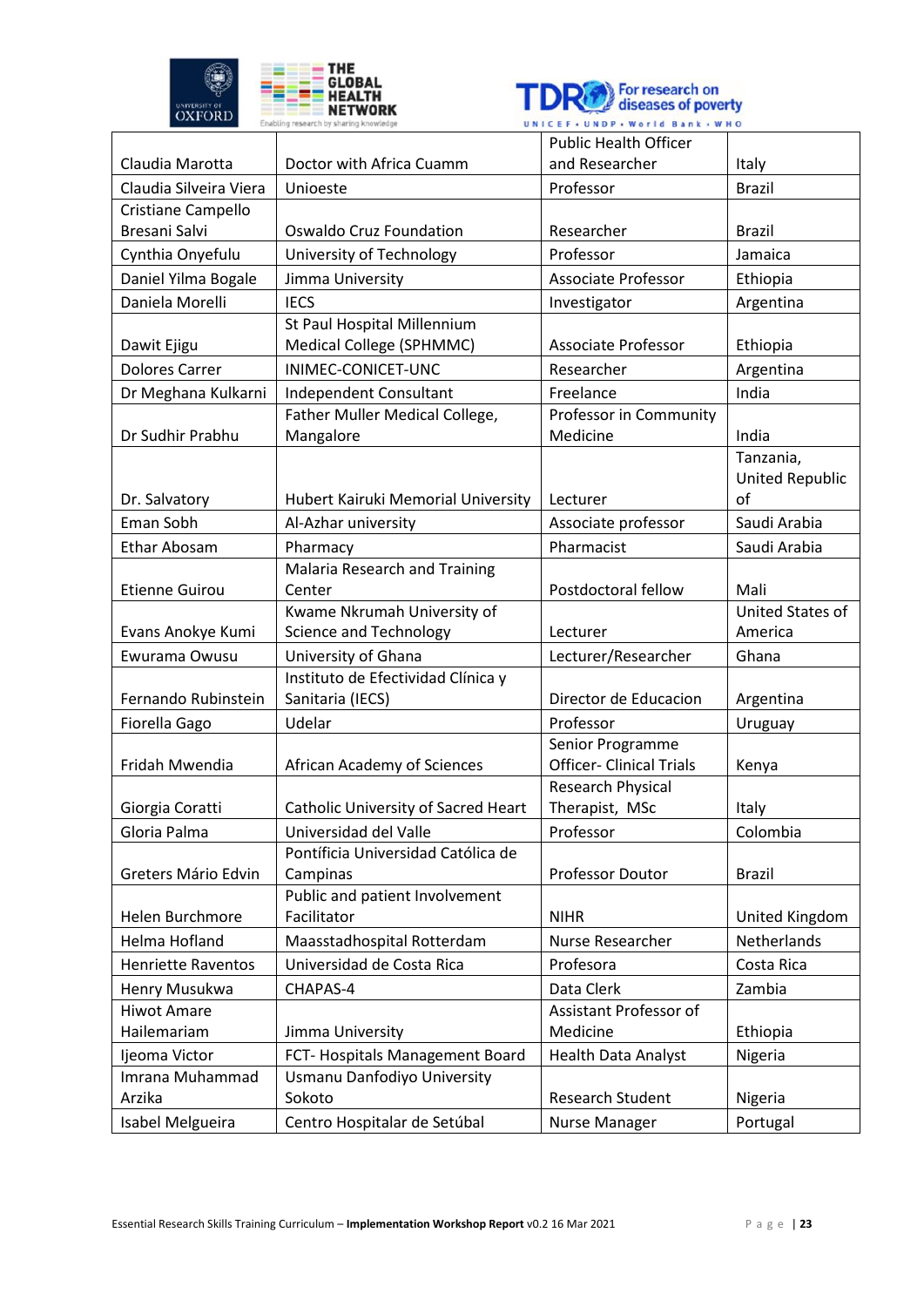



|                      |                                          | Parasitologist, Faculty        |                  |
|----------------------|------------------------------------------|--------------------------------|------------------|
|                      |                                          | Member of the                  |                  |
|                      |                                          | Research Unit, board           |                  |
|                      |                                          | member of the Instituto        |                  |
|                      |                                          | de Enfermedades                |                  |
|                      | Faculty of Medical Sciences,             | Infecciosas y                  |                  |
|                      | Universidad Nacional Autonoma de         | Parasitologia Antonio          |                  |
| Jackeline Alger      | Honduras (UNAH)                          | Vidal                          | Honduras         |
|                      |                                          | Master's Degree                |                  |
|                      |                                          | student in Clinical            |                  |
| Joana Ferreira       | <b>NOVA medical School</b>               | Research Managment             | Portugal         |
|                      |                                          | Docente tiempo                 |                  |
| Jorge Acosta-Reyes   | Universidad del Norte                    | completo                       | Colombia         |
| Jose Martinez-Raga   | Hospital Universitario Dr Peset          | Head of Psychiatry             | Spain            |
|                      | Komfo Anokye Teaching Hospital/          | <b>Emergency Medicine</b>      |                  |
|                      | Kumasi Center for Collaborative          | Specialist/Research            |                  |
| Joseph Bonney        | Research                                 | Fellow                         | Ghana            |
|                      | Federal University of Pernanbuco         |                                |                  |
| Juliana Fernandes    | (UFPE)                                   | Professor                      | <b>Brazil</b>    |
|                      |                                          | Epidemiologist,                | United States of |
| Justin Lana          | <b>Clinton Health Access Initiative</b>  | <b>Technical Advisor</b>       | America          |
|                      |                                          | Head of QA, Regulatory         |                  |
| Karen Cloete         | <b>TASK</b>                              | and Academy                    | South Africa     |
|                      |                                          |                                | United States of |
| Kathryn H. Jacobsen  | George Mason University                  | Professor                      | America          |
| Kirsty Le Doare      | MRC/UVRI                                 | Professor                      | United Kingdom   |
| laura ciaffi         | <b>UMI233 IRD</b>                        | researcher                     | Cameroon         |
| Laureano Mestra      | The Mast Cell Research Institute         | <b>Chief Medical Officer</b>   | Colombia         |
|                      | The Manhiça Health Research              |                                |                  |
| Leonardo Chavane     | Centre (CISM)                            | Researcher                     | Mozambique       |
| Lovenish Bains       | Maulana Azad Medical College             | <b>Associate Professor</b>     | India            |
| Luigia Scudeller     | <b>IRCCS Policlinico di Milano</b>       | <b>Clinical Epidemiologist</b> | Italy            |
| Madia Lourenço       |                                          |                                |                  |
| Luiza Helena         | The Global Health Network                | <b>Regional Coordinator</b>    | <b>Brazil</b>    |
|                      | <b>Malaria Research and Training</b>     |                                |                  |
|                      | Center (MRTC) / University of            |                                |                  |
| Mahamadou Ali        | Science, Techniques and                  |                                |                  |
| <b>THERA</b>         | Technologies of Bamako (USTTB)           | <b>Scientific Director</b>     | Mali             |
|                      | St. Luke's Medical Center College of     |                                |                  |
| Malaya Santos        | Medicine (SLMCCM)                        | Professor                      | Philippines      |
| Mamoun Ahram         | University of Jordan                     | Professor                      | Jordan           |
|                      |                                          | Pharmacovigilance              |                  |
| Marcelo Franco       | <b>Oswaldo Cruz Foundation - Fiocruz</b> | manager                        | <b>Belgium</b>   |
|                      | Centro Internacional de                  |                                |                  |
| Maria del Mar Castro | Entrenamiento e Investigaciones          |                                |                  |
| Noriega              | Médicas (CIDEIM)                         | <b>Clinical Researcher</b>     | Germany          |
|                      | Shaukat Khanum Memorial Caner            | <b>Clinical Research</b>       |                  |
| Mariam Hassan        | <b>Hospital and Research Centre</b>      | Administrator                  | Pakistan         |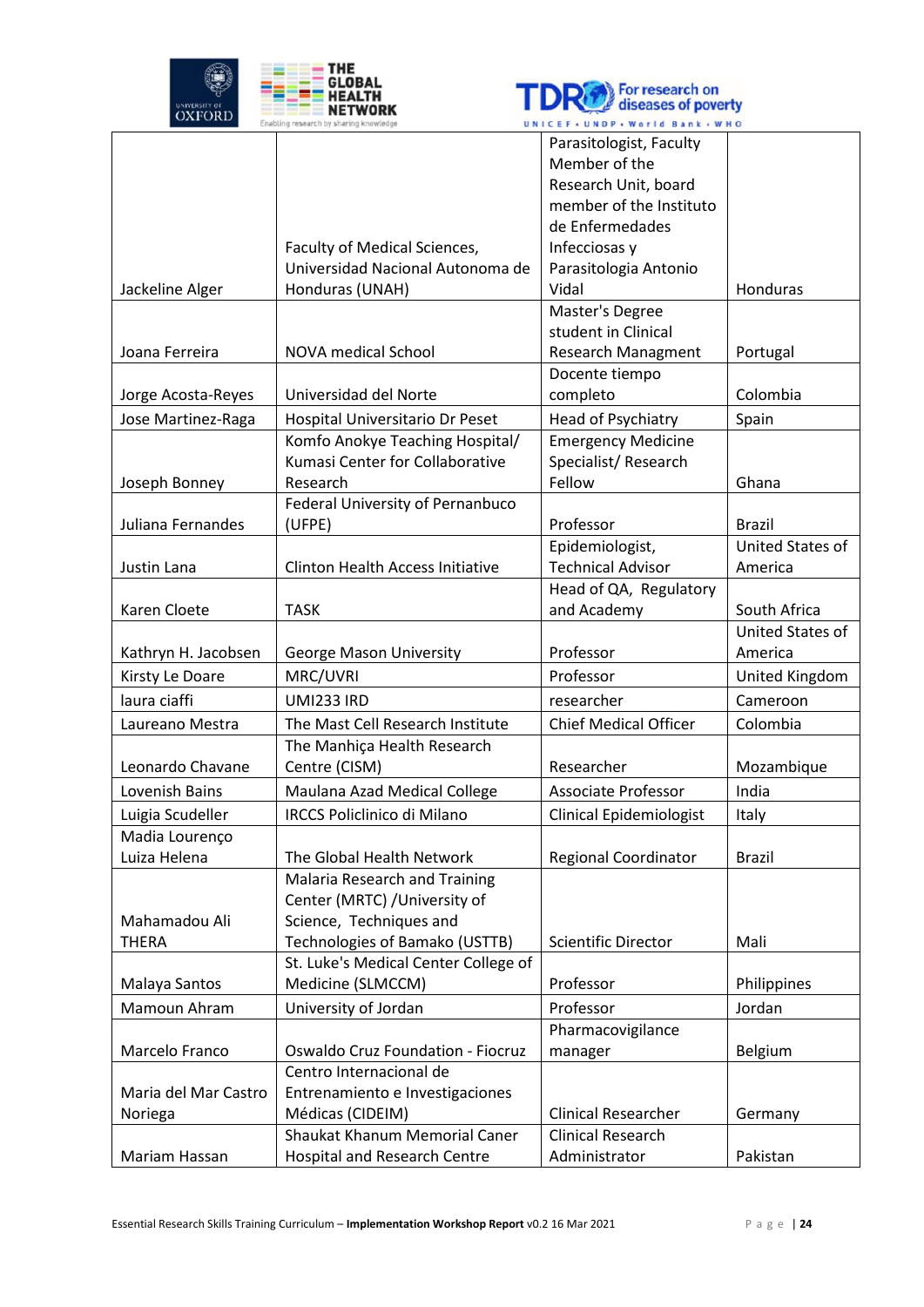



|                                 | <b>Alicante General University</b>                                |                               |                                  |
|---------------------------------|-------------------------------------------------------------------|-------------------------------|----------------------------------|
| <b>Mariano Andres</b>           | Hospital-ISABIAL                                                  | Consultant & researcher       | Spain                            |
|                                 |                                                                   | Psiquiatra.                   |                                  |
| Martínez Díaz-                  | Hospital General Universitario                                    | Coordinadora del grupo        |                                  |
| Caneja Covadonga                | Gregorio Marañón                                                  | de investigación.             | Spain                            |
|                                 |                                                                   | Freelance scientific          |                                  |
| Maryam Rumaney                  | www.mbrumaney.co                                                  | consultant                    | South Africa                     |
|                                 |                                                                   | Lecturer and Research         |                                  |
| Masauso Moses Phiri             | University of Zambia                                              | Fellow                        | Zambia                           |
|                                 | <b>Imperial College Healthcare NHS</b>                            | <b>Research Team</b>          |                                  |
| Melanie Almonte                 | Trust                                                             | Lead/Research Fellow          | United Kingdom                   |
|                                 |                                                                   |                               | Tanzania,                        |
|                                 |                                                                   |                               | <b>United Republic</b>           |
| Michael Mihayo                  | Ifakara Health Institute                                          | Clinician                     | of                               |
| MKDL Meegoda                    | University of Sri Jayewardenepura                                 | Senior Lecturer               | Sri Lanka                        |
| <b>Mohammad Sharif</b>          |                                                                   |                               |                                  |
| Hossain                         | icddr, b                                                          | Research Investigator         | Bangladesh                       |
|                                 | <b>KEMRI Wellcome Trust Research</b>                              | Statistician                  | Kenya                            |
| Moses Ngari<br>Muñoz Villaverde | Programme<br>Institut Hospital del Mar                            | Oncology clinical             |                                  |
| Sergio                          | d'Investigacions Mediques (IMIM)                                  | research nurse                | Spain                            |
| <b>Musitwa Moses</b>            | International medical link                                        | Medical officer               | Uganda                           |
|                                 |                                                                   |                               |                                  |
| Naglaa Arafa                    | Ain Shams University                                              | Assistant professor           | Egypt<br><b>United States of</b> |
|                                 |                                                                   | Coordinator/<br>Administrator | America                          |
| Nancy Pollo                     | Primary Care Research South                                       |                               |                                  |
| Nathan Nshakira                 | Kabale University                                                 | Lecturer                      | Uganda                           |
| Neerja Sood                     | Indira Gandhi National Open<br>University                         | <b>Assistant Professor</b>    | India                            |
| Nicole Martin-Chen              |                                                                   | Director                      | Jamaica                          |
|                                 | National Epidemiology Unit-MOH<br>Centre de Recherche en Sante de |                               |                                  |
| Noubar Clarisse Dah             | Nouna                                                             | Co-investigator               | <b>Burkina Faso</b>              |
|                                 | Molecular Laboratory, Ogun State                                  |                               |                                  |
|                                 | Ministry of Health & African Clinical                             |                               |                                  |
|                                 | Trials Consortium, UNN, (ACTC &                                   |                               |                                  |
| Oladeji Sofoluke                | UNNCECT)                                                          | Molecular Scientist           | Nigeria                          |
| Oluwagbenga                     |                                                                   |                               |                                  |
| Ogunfowokan                     | National Hospital Abuja                                           | <b>Consultant Physician</b>   | Nigeria                          |
|                                 | National Institute of Health                                      | <b>Patient Research</b>       |                                  |
| <b>Phil Collis</b>              | Research (NIHR)                                                   | Ambassador                    | United Kingdom                   |
| Prakash Ghosh                   | icddr, b                                                          | Research Investigator         | Bangladesh                       |
|                                 | <b>KEMRI-Wellcome Trust Research</b>                              | Mid-Level Social              |                                  |
| Primus Chi                      | Programme                                                         | Scientist                     | Kenya                            |
| Rajdeep                         |                                                                   |                               |                                  |
| Dhandhukiya                     | <b>B J Medical College</b>                                        | <b>Assistant Professor</b>    | India                            |
| Raluca Pop                      | SPH Cluj                                                          | MBA student                   | Romania                          |
| Ralueke Ekezie                  | <b>Global Research Nurses (GRN)</b>                               | <b>Research Nurse</b>         | Nigeria                          |
| Raman Preet                     | Umeå University                                                   | <b>Research Coordinator</b>   | Sweden                           |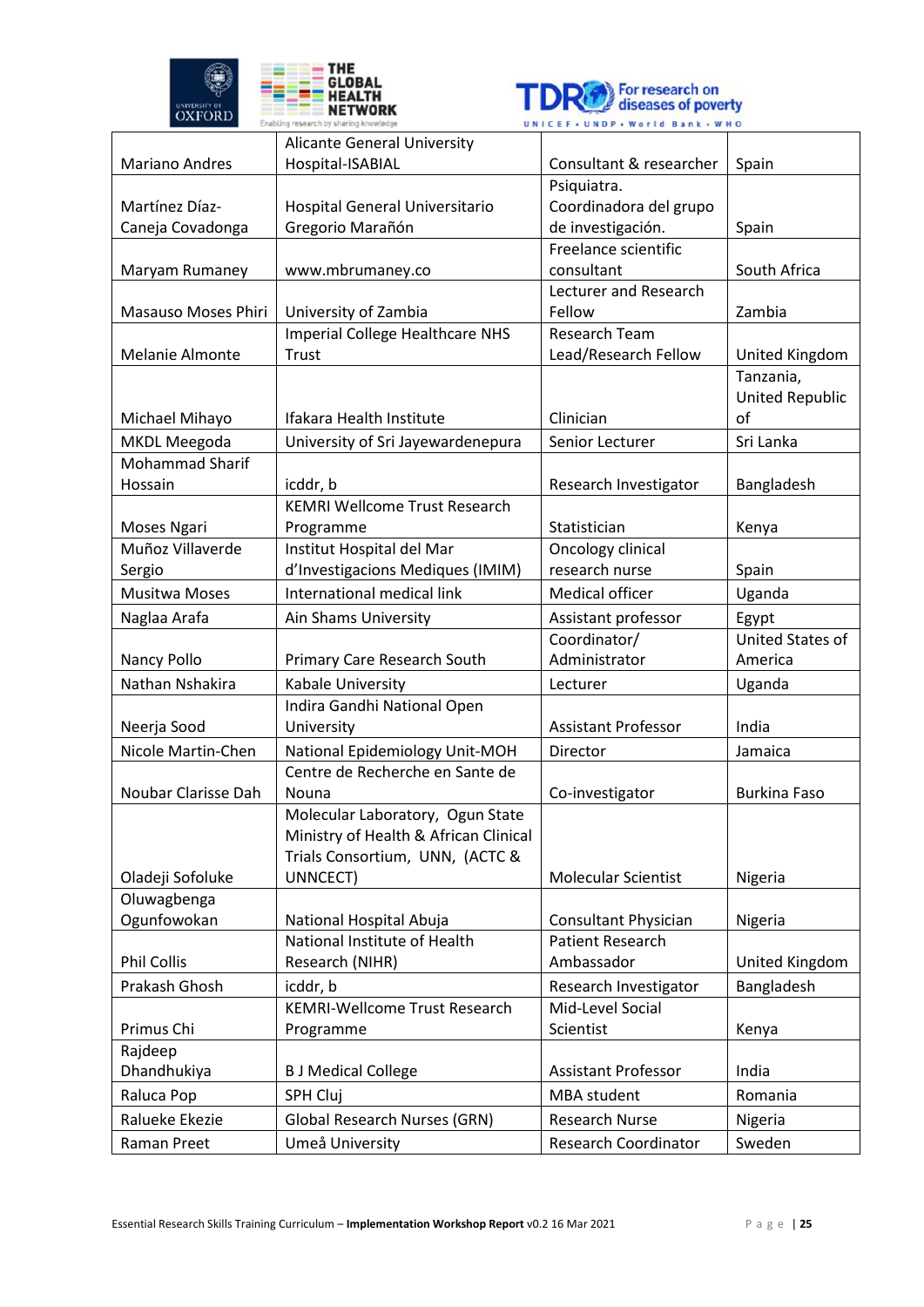



|                       |                                        | <b>Neurology Department</b> |            |
|-----------------------|----------------------------------------|-----------------------------|------------|
| Raquel Gil-Gouveia    | Hospital da Luz Lisboa                 | Head                        | Portugal   |
| Rebby Athembo         | AAR health care                        | Medical officer             | Kenya      |
|                       | Bethesda Hospital/ Duta Wacana         |                             |            |
| <b>Rizaldy Pinzon</b> | University                             | <b>Associate Pofessor</b>   | Indonesia  |
|                       |                                        | Head, Research              |            |
|                       |                                        | Administration              |            |
|                       |                                        | Program, IRB member,        |            |
|                       | Naval Medical Research Unit No. 6      | Research Integrity          |            |
| Roxana Lescano        | (NAMRU-6)                              | Officer                     | Peru       |
| Sa'adatu Sule         | Independent Consultant                 | RMNCAH specialist           | Nigeria    |
| Samanta Biswas        | icddr, b                               | <b>Medical Officer</b>      | Bangladesh |
|                       | National Tuberculosis Institute,       |                             |            |
| Sanjay Singh          | Bengaluru                              | Researcher                  | India      |
| Sifiso Nxumalo        | Columbia University (ICAP              |                             |            |
| Eswatini              | Eswatini)                              | <b>Study Coordinator</b>    | Eswatini   |
| Sondashi Davies       | Arthur Davison Hospital                | Pharmacist                  | Zambia     |
|                       | Sree Chitra Tirunal Institute For      |                             |            |
| Suja Raj L            | <b>Medical Sciences and Technology</b> | Lecturer in Nursing         | India      |
| Susilo Wulan          | STIKES Tri Mandiri Sakti Bengkulu      | Lecturer                    | Indonesia  |
| Techno Spark 4        | Assosa University                      | PhD candidate               | Ethiopia   |
| <b>Tomasz Urbanik</b> | Priv. Cardiology Center                | M.D., Ph. D.                | Poland     |
| <b>Trokon Yeabah</b>  | Division of Infectous Disease/NPHIL    | Data Manager                | Liberia    |
| Tsogo a Bebouraka     |                                        |                             |            |
| Monique Pélagie       | University of Yaounde I                | PhD Student                 | Cameroon   |
| Unyuzimana Marie      |                                        | WHO Fellow / CRDL           |            |
| Aimée                 | GlaxoSmithKline (GSK)                  | <b>Trainee</b>              | Rwanda     |
| Valrie McKenzie       | University of Technology               | Senior Lecturer             | Jamaica    |
|                       | Olabisi Onabanjo University            |                             |            |
| Victor Ayeni          | Teaching Hospital, Sagamu              | Senior Registrar I          | Nigeria    |
| Vijay Kumar Mishra    | Public Health Foundation of India      | <b>Research Scientist</b>   | India      |
| Welile Sikhondze      | <b>Eswatini Ministry of Health</b>     | Research Advisor            | Eswatini   |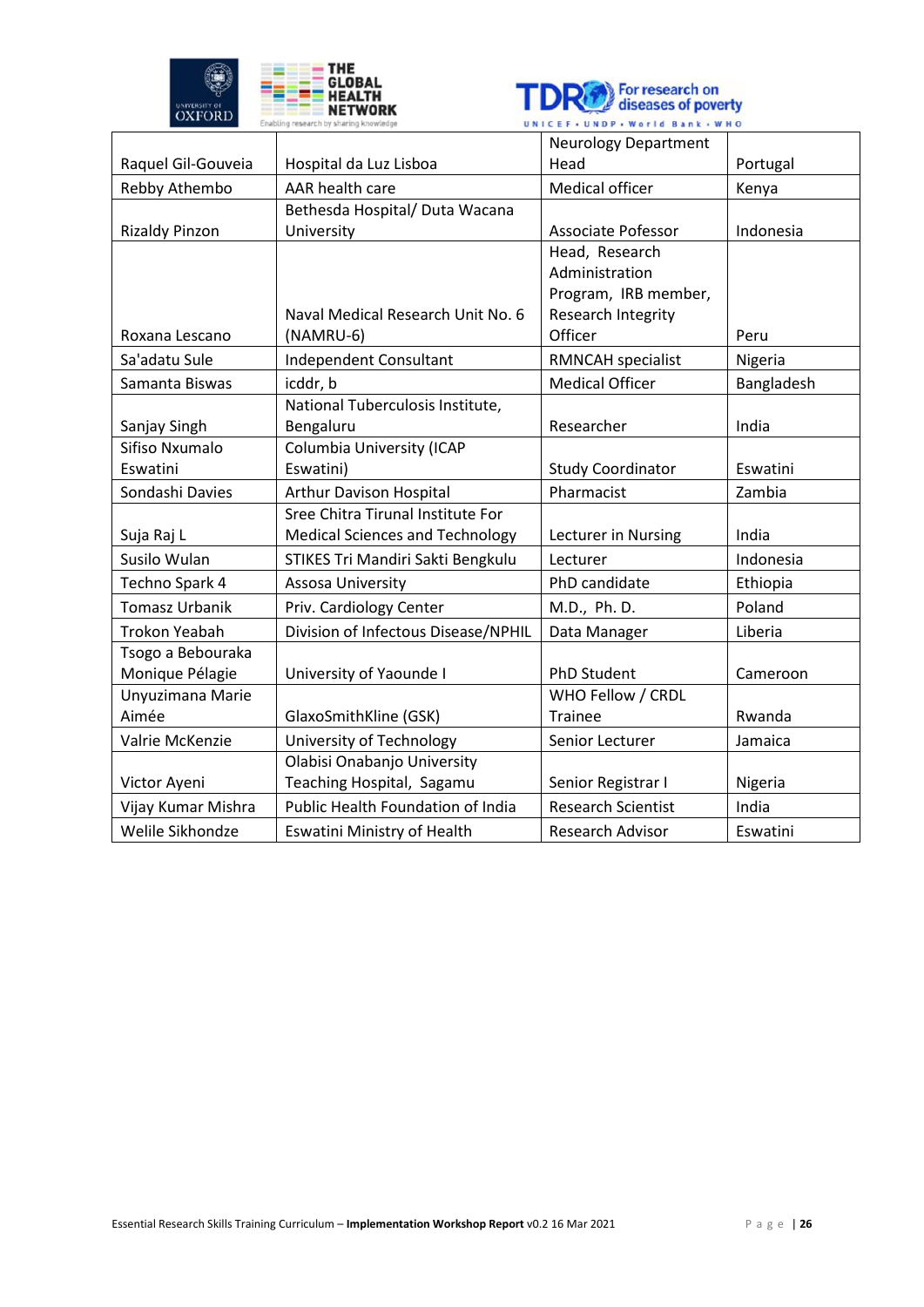# Annex 2: Essential Research Skills Training Curriculum - Delphi themes mapping

| <b>Research Principles</b>                                                                       |     |
|--------------------------------------------------------------------------------------------------|-----|
| Critical thinking in research                                                                    | 93% |
| Development of a research question.                                                              | 91% |
| Concept of health research.                                                                      | 88% |
| Good Research practice.                                                                          | 88% |
| Identifying a research gap.                                                                      | 88% |
| Understanding the difference between health<br>research and standard of care, audit, evaluation. | 86% |
| Critical appraisal of a research paper                                                           | 85% |
| Legal issues in research                                                                         | 84% |
| How to form a research agenda.                                                                   | 81% |
|                                                                                                  |     |
| Research governance and regulations                                                              |     |
| Monitoring and evaluation                                                                        | 87% |
| Governance and regulation                                                                        | 83% |
| <b>Quality assurance systems</b>                                                                 | 65% |
| <b>Quality management systems</b>                                                                | 60% |
| Audit.                                                                                           | 59% |
| <b>Medicines Supply and Regulations</b>                                                          | 54% |

<span id="page-26-0"></span>

| <b>Research Principles</b>                                                                       |     | <b>Research Methodology</b>                                     |
|--------------------------------------------------------------------------------------------------|-----|-----------------------------------------------------------------|
| Critical thinking in research                                                                    | 93% | Qualitative data collection methods.                            |
| Development of a research question.                                                              | 91% | Quantitative data collection methods.                           |
| Concept of health research.                                                                      | 88% | Selection of control groups for comparison purposes.            |
| Good Research practice.                                                                          | 88% | Quantitative sampling methods.                                  |
| Identifying a research gap.                                                                      | 88% | Quantitative methodologies.                                     |
| Understanding the difference between health<br>research and standard of care, audit, evaluation. | 86% | Qualitative sampling methods.                                   |
| Critical appraisal of a research paper                                                           | 85% | Steps to conduct a literature review.                           |
| Legal issues in research                                                                         | 84% | Epidemiological studies.                                        |
| How to form a research agenda.                                                                   | 81% | Clinical trials.                                                |
|                                                                                                  |     | Qualitative methodologies.                                      |
| <b>Research governance and regulations</b>                                                       |     | Experimental research.                                          |
| Monitoring and evaluation                                                                        | 87% | Qualitative analysis.                                           |
| <b>Governance and regulation</b>                                                                 | 83% | Implementation research.                                        |
| <b>Quality assurance systems</b>                                                                 | 65% | Mixed Methods research.                                         |
| <b>Quality management systems</b>                                                                | 60% | <b>Research designs for outbreaks</b>                           |
| Audit.                                                                                           | 59% | Methodology Research (research on research).                    |
| <b>Medicines Supply and Regulations</b>                                                          | 54% | Health Policy and Systems Research.                             |
|                                                                                                  |     | How to search for secondary datasets in different<br>databases. |
|                                                                                                  |     | Social sciences and anthropological studies.                    |
|                                                                                                  |     | Meta-analysis.                                                  |
|                                                                                                  |     | Health economics and economic evaluations.                      |
|                                                                                                  |     | Operational research.                                           |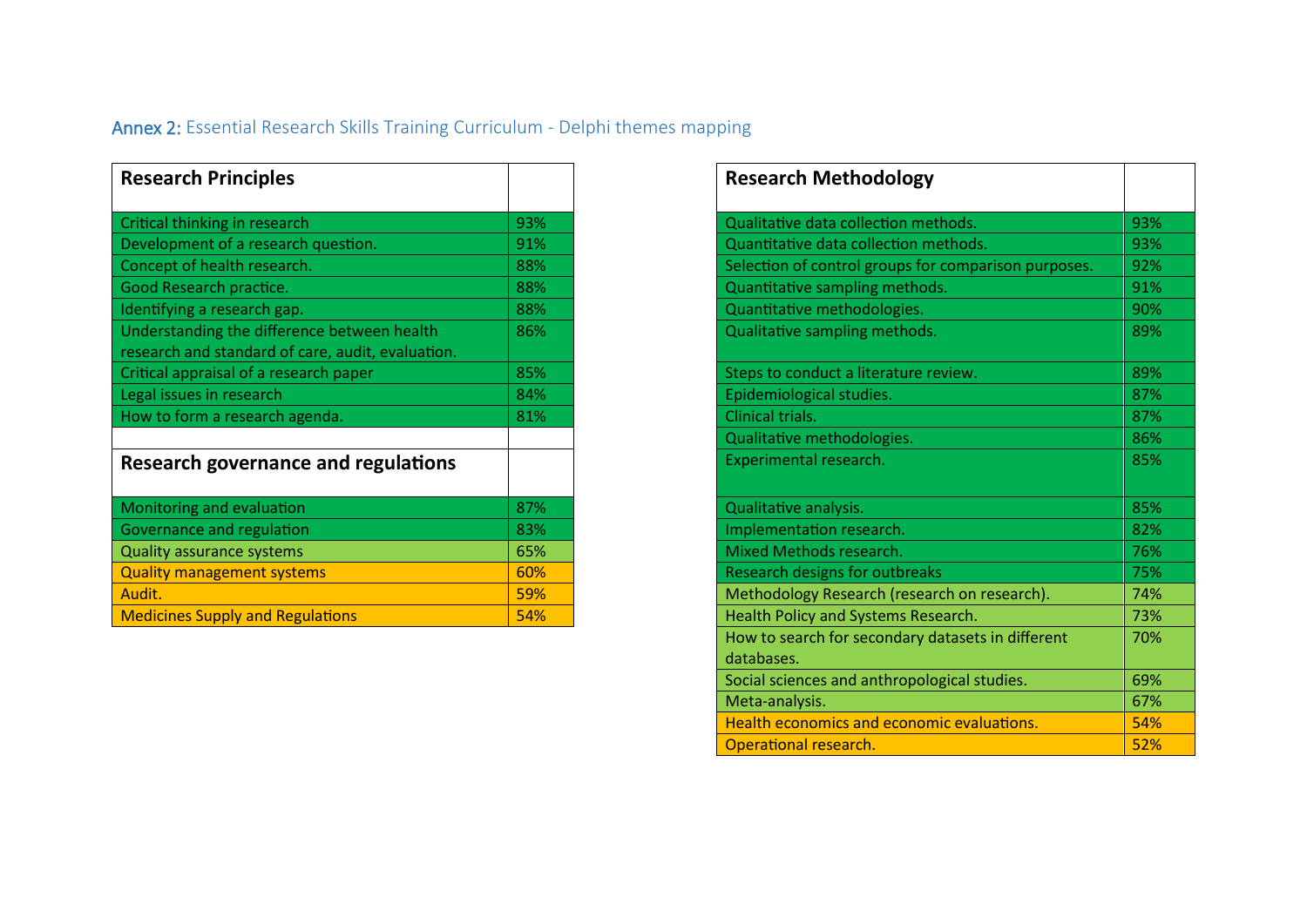



| Protocol design                                                      |     | <b>Research administration and</b><br>management          |
|----------------------------------------------------------------------|-----|-----------------------------------------------------------|
| Identifying research<br>participants and selection<br>criteria       | 94% | Study reporting procedures and practi                     |
| Definition and methods of<br>randomization                           | 89% | Research Project management and pla                       |
| Writing a research protocol                                          | 88% | Pharmacovigilance principles and repo<br>adverse effects. |
| <b>Calculation of participant</b><br>sample size and sample<br>power | 88% | Participant 'loss to follow-up'.                          |
| Writing a study budget                                               | 85% | Budget management.                                        |

| Study set up                       |     |
|------------------------------------|-----|
| Data collection tools (e.g.        | 95% |
| designing surveys and CRF's).      |     |
| Study set-up                       | 92% |
| Writing a grant application        | 87% |
| and/or grant proposal              |     |
| Storage of research materials      | 81% |
| <b>Development of Standard</b>     | 81% |
| <b>Operating Procedures (SOPs)</b> |     |
| How to set up study training       | 75% |
| <b>Identifying various funding</b> | 68% |
| agencies/sources                   |     |

| Protocol design                                                |     | <b>Research administration and</b><br>management                              |     | <b>Study close</b>                                                                     |     |
|----------------------------------------------------------------|-----|-------------------------------------------------------------------------------|-----|----------------------------------------------------------------------------------------|-----|
| Identifying research<br>participants and selection<br>criteria | 94% | Study reporting procedures and practices                                      | 91% | Study close (archiving data,<br>sample storing, notification of<br>closure processes). | 87% |
| Definition and methods of<br>randomization                     | 89% | Research Project management and planning.                                     | 88% | Best practices regarding<br>referencing and plagiarism.                                | 87% |
| Writing a research protocol                                    | 88% | Pharmacovigilance principles and reporting<br>adverse effects.                | 82% | Scientific writing for journal<br>publications.                                        | 86% |
| Calculation of participant<br>sample size and sample<br>power  | 88% | Participant 'loss to follow-up'.                                              | 80% | Use of citation tools (i.e.<br>Mendeley).                                              | 81% |
| Writing a study budget                                         | 85% | Budget management.                                                            | 79% | Authorship in research                                                                 | 80% |
|                                                                |     | Research Time management.                                                     | 79% | <b>Research registries</b>                                                             | 74% |
| Study set up                                                   |     | Contingency plans for research studies (in<br>situations like pandemics, etc) | 75% | Intellectual property rights                                                           | 74% |

|     | <b>Study close</b>                                                                     |     |
|-----|----------------------------------------------------------------------------------------|-----|
| 91% | Study close (archiving data,<br>sample storing, notification of<br>closure processes). | 87% |
| 88% | <b>Best practices regarding</b><br>referencing and plagiarism.                         | 87% |
| 82% | Scientific writing for journal<br>publications.                                        | 86% |
| 80% | Use of citation tools ( <i>i.e.</i><br>Mendeley).                                      | 81% |
| 79% | Authorship in research                                                                 | 80% |
| 79% | <b>Research registries</b>                                                             | 74% |
| 75% | Intellectual property rights                                                           | 74% |

Essential Research Skills Training Curriculum – **Implementation Workshop Report** v0.2 16 Mar 2021 P a g e | 28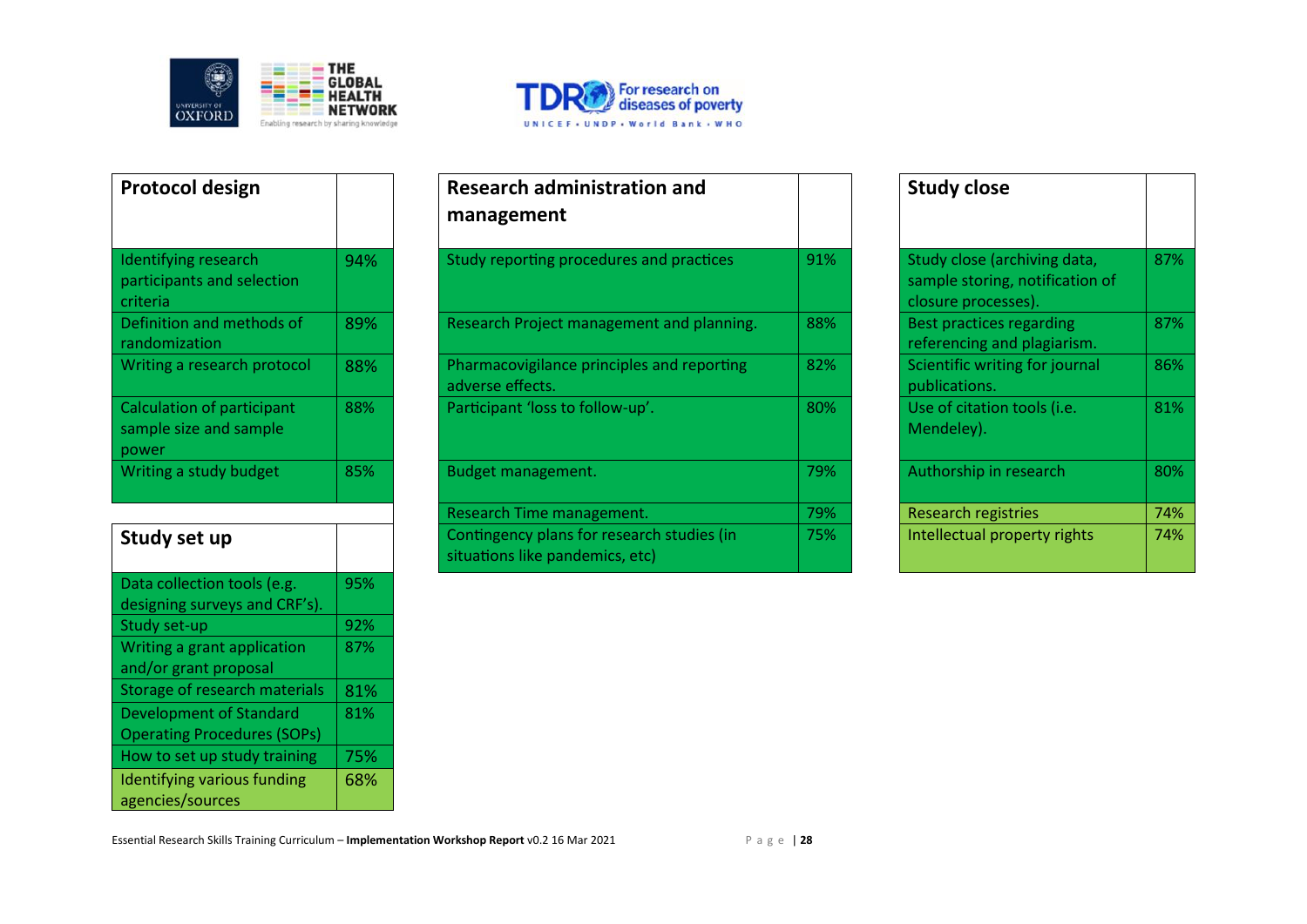



| <b>Ethics</b>                                                                                      |     | Research data, management &<br>data sharing                       |
|----------------------------------------------------------------------------------------------------|-----|-------------------------------------------------------------------|
| Informed Consent and assent.                                                                       | 98% | Definition of data quality                                        |
| Participant's confidentiality and<br>privacy.                                                      | 98% | Statistics.                                                       |
| Ethical practices around data<br>handling/management.                                              | 95% | Security issues during data collection<br>and how to manage risk. |
| Professional guidelines and<br>codes of ethics which apply to<br>the conduct of clinical research. | 94% | Data management systems.                                          |
| Definition of vulnerable<br>populations and ethics of<br>working with these populations.           | 94% | Data presentation.                                                |
| Ethical issues related to<br>biological samples.                                                   | 91% | Data sharing best practices and<br>governance.                    |
| Ethical issues related to genetic<br>procedures.                                                   | 87% | Data analysis software (qualitative and<br>quantitative).         |
| Setting up an ethical review<br>board or committee.                                                | 60% | Principles of Big data analysis                                   |

| <b>Ethics</b>                                                                                      |     | Research data, management &<br>data sharing                       |     | <b>Community engagement</b>                         |     |
|----------------------------------------------------------------------------------------------------|-----|-------------------------------------------------------------------|-----|-----------------------------------------------------|-----|
| <b>Informed Consent and assent.</b>                                                                | 98% | Definition of data quality                                        | 92% | Community engagement principles<br>and activities.  | 84% |
| Participant's confidentiality and<br>privacy.                                                      | 98% | Statistics.                                                       | 90% | <b>Good Participatory Practice (GPP).</b>           | 80% |
| Ethical practices around data<br>handling/management.                                              | 95% | Security issues during data collection<br>and how to manage risk. | 89% | Participants' retention strategies.                 | 79% |
| Professional guidelines and<br>codes of ethics which apply to<br>the conduct of clinical research. | 94% | Data management systems.                                          | 88% | Attrition bias and prevention<br>methods.           | 79% |
| Definition of vulnerable<br>populations and ethics of<br>working with these populations.           | 94% | Data presentation.                                                | 88% | How to manage expectations of<br>study communities. | 76% |
| <b>Ethical issues related to</b><br>biological samples.                                            | 91% | Data sharing best practices and<br>governance.                    | 87% |                                                     |     |
| Ethical issues related to genetic<br>procedures.                                                   | 87% | Data analysis software (qualitative and<br>quantitative).         | 85% |                                                     |     |
| Setting up an ethical review<br>board or committee.                                                | 60% | Principles of Big data analysis                                   | 70% |                                                     |     |
|                                                                                                    |     | <b>Mathematical Modelling.</b>                                    | 50% |                                                     |     |

| <b>Community engagement</b>                         |                                                  |
|-----------------------------------------------------|--------------------------------------------------|
| and activities.                                     | Community engagement principles<br>84%           |
|                                                     | 80%<br><b>Good Participatory Practice (GPP).</b> |
| Participants' retention strategies.                 | 79%                                              |
| Attrition bias and prevention<br>methods.           | 79%                                              |
| How to manage expectations of<br>study communities. | 76%                                              |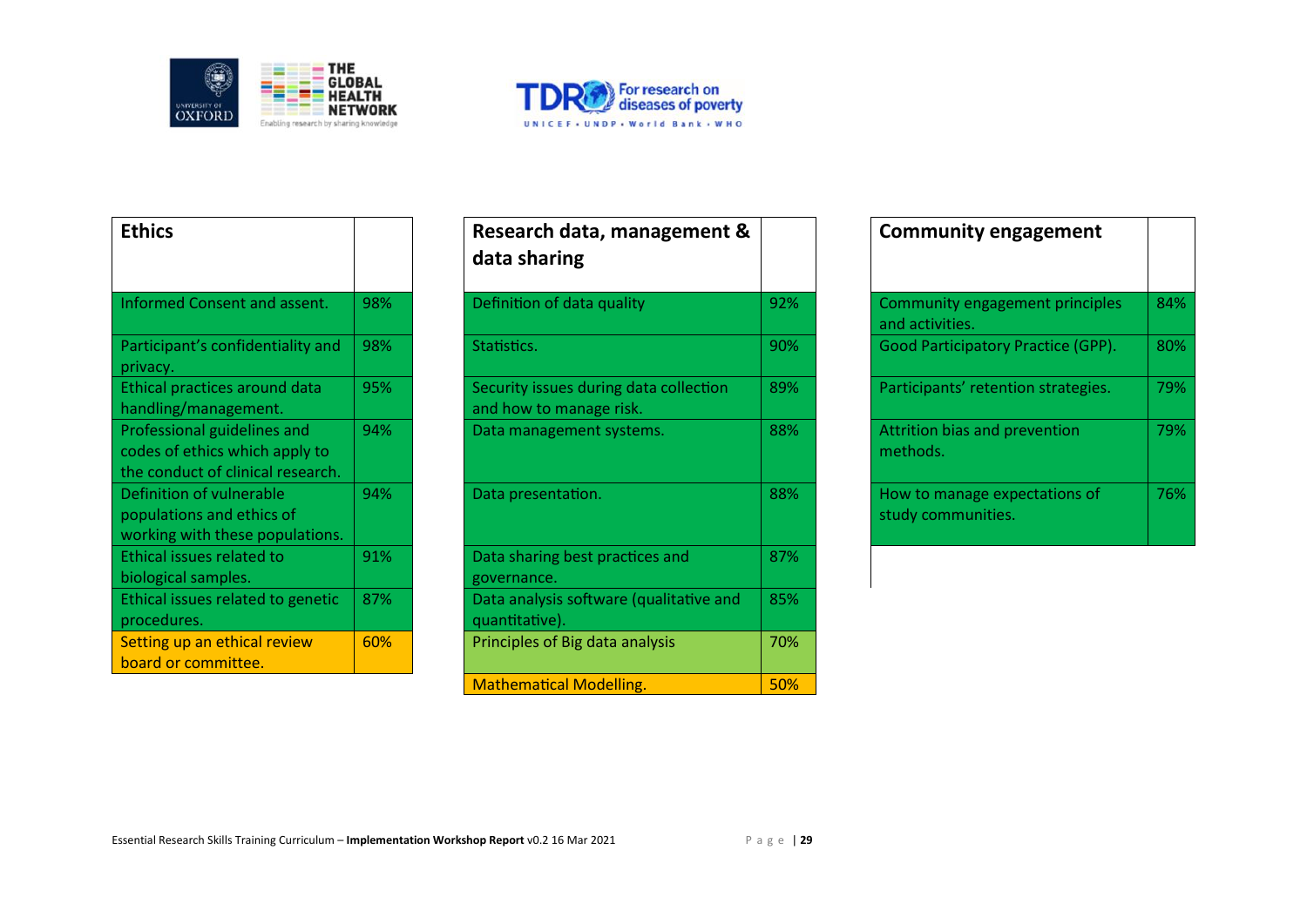



| <b>Research laboratories</b>                              |     | <b>Research Team</b>                                                                     |
|-----------------------------------------------------------|-----|------------------------------------------------------------------------------------------|
| <b>Good Clinical Laboratory</b><br>Practice (GCLP).       | 79% | Teamwork                                                                                 |
| Laboratory safety practices.                              | 71% | Developing effective research teams<br>with named roles and responsibilities<br>for team |
| Laboratory biosafety and how<br>to manage hazards.        | 71% | Building trust within a team                                                             |
| Laboratory quality best<br>practices.                     | 70% | Networking and how to create<br>collaborations                                           |
| Laboratory sample handling and<br>storage.                | 66% | Building your career in research                                                         |
| Laboratory standards and<br>regulations.                  | 66% | Leadership in research.                                                                  |
| Specific laboratory techniques<br>and equipment handling. | 60% | Ability to communicate and meet wit<br>funders.                                          |
| Setting up a research<br>laboratory.                      | 55% | Handling and negotiating with a rang<br>of stakeholders                                  |
| Laboratory management.                                    | 53% | Influencing at institutional level to<br>enable research.                                |

| <b>Research laboratories</b>                              |     | <b>Research Team</b>                                                                     |     | Research uptake - How to<br>make a difference with your<br>findings                   |     |
|-----------------------------------------------------------|-----|------------------------------------------------------------------------------------------|-----|---------------------------------------------------------------------------------------|-----|
| <b>Good Clinical Laboratory</b><br>Practice (GCLP).       | 79% | <b>Teamwork</b>                                                                          | 86% | <b>Communicating research</b>                                                         | 92% |
| Laboratory safety practices.                              | 71% | Developing effective research teams<br>with named roles and responsibilities<br>for team | 86% | How to translate research results<br>into policy (policy formulation and<br>reviews). | 91% |
| Laboratory biosafety and how<br>to manage hazards.        | 71% | Building trust within a team                                                             | 81% | How to translate research results<br>into practice within healthcare<br>settings.     | 85% |
| Laboratory quality best<br>practices.                     | 70% | Networking and how to create<br>collaborations                                           | 80% | <b>Research Indexing</b>                                                              | 56% |
| Laboratory sample handling and<br>storage.                | 66% | Building your career in research                                                         | 78% |                                                                                       |     |
| Laboratory standards and<br>regulations.                  | 66% | Leadership in research.                                                                  | 67% |                                                                                       |     |
| Specific laboratory techniques<br>and equipment handling. | 60% | Ability to communicate and meet with<br>funders.                                         | 65% |                                                                                       |     |
| Setting up a research<br>laboratory.                      | 55% | Handling and negotiating with a range<br>of stakeholders                                 | 63% |                                                                                       |     |
| Laboratory management.                                    | 53% | Influencing at institutional level to<br>enable research.                                | 58% |                                                                                       |     |
|                                                           |     | Leading and managing complex<br>research groups.                                         | 57% |                                                                                       |     |

|        | <b>Research uptake - How to</b><br>make a difference with your<br>findings            |     |
|--------|---------------------------------------------------------------------------------------|-----|
| 86%    | <b>Communicating research</b>                                                         | 92% |
| $86\%$ | How to translate research results<br>into policy (policy formulation and<br>reviews). | 91% |
| 81%    | How to translate research results<br>into practice within healthcare<br>settings.     | 85% |
| 80%    | <b>Research Indexing</b>                                                              | 56% |